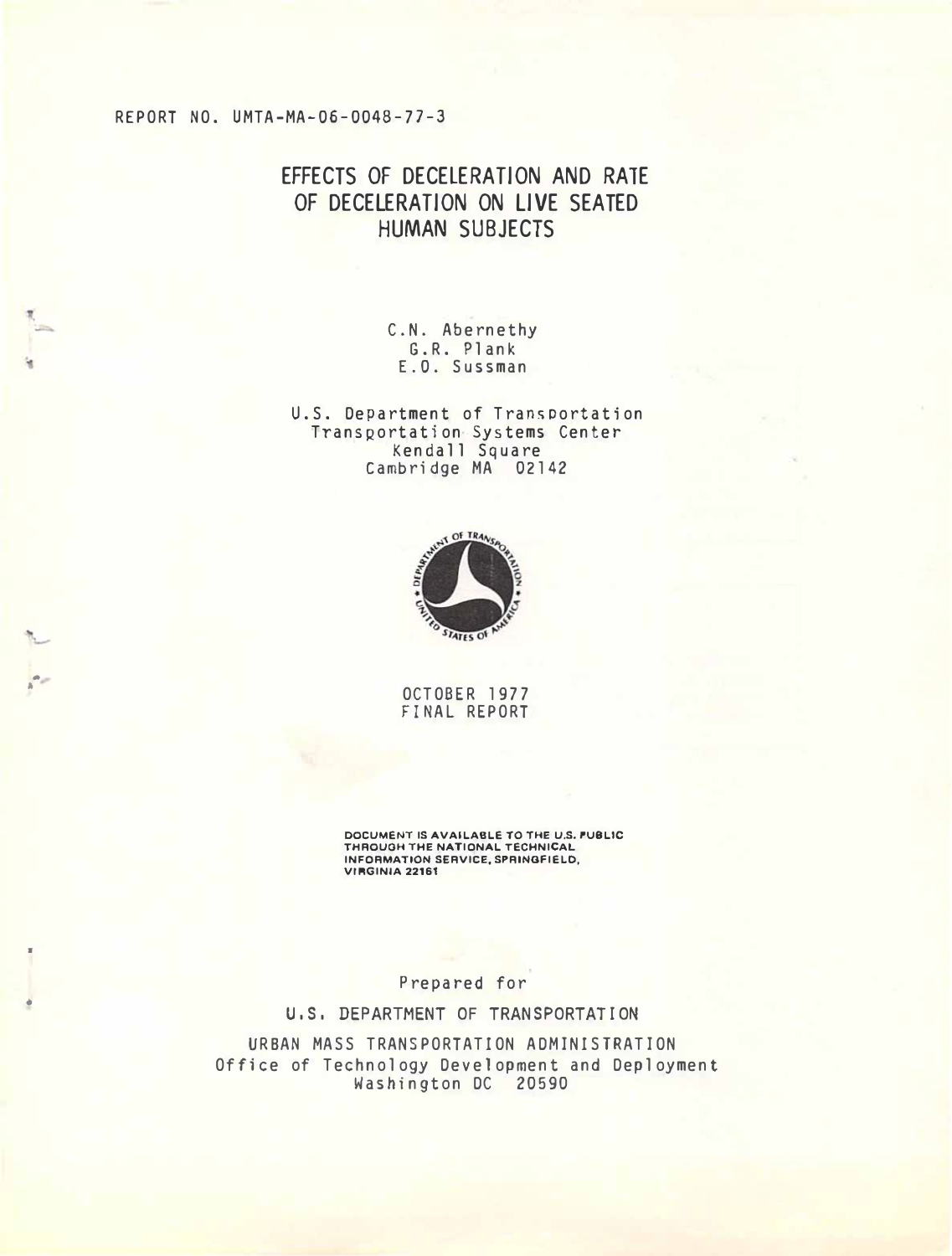## NOTICE

 $\mathbf{r}$ 

This document is disseminated under the sponsorship of the Department of Transportation in the interest of information' exchange. The United States Government assumes no liability for its contents or use thereof.

#### NOTICE

--- .

The United States Government does not endorse products or manufacturers. Trade or manufacturers' names appear herein solely because they are considered essential to the object of this report.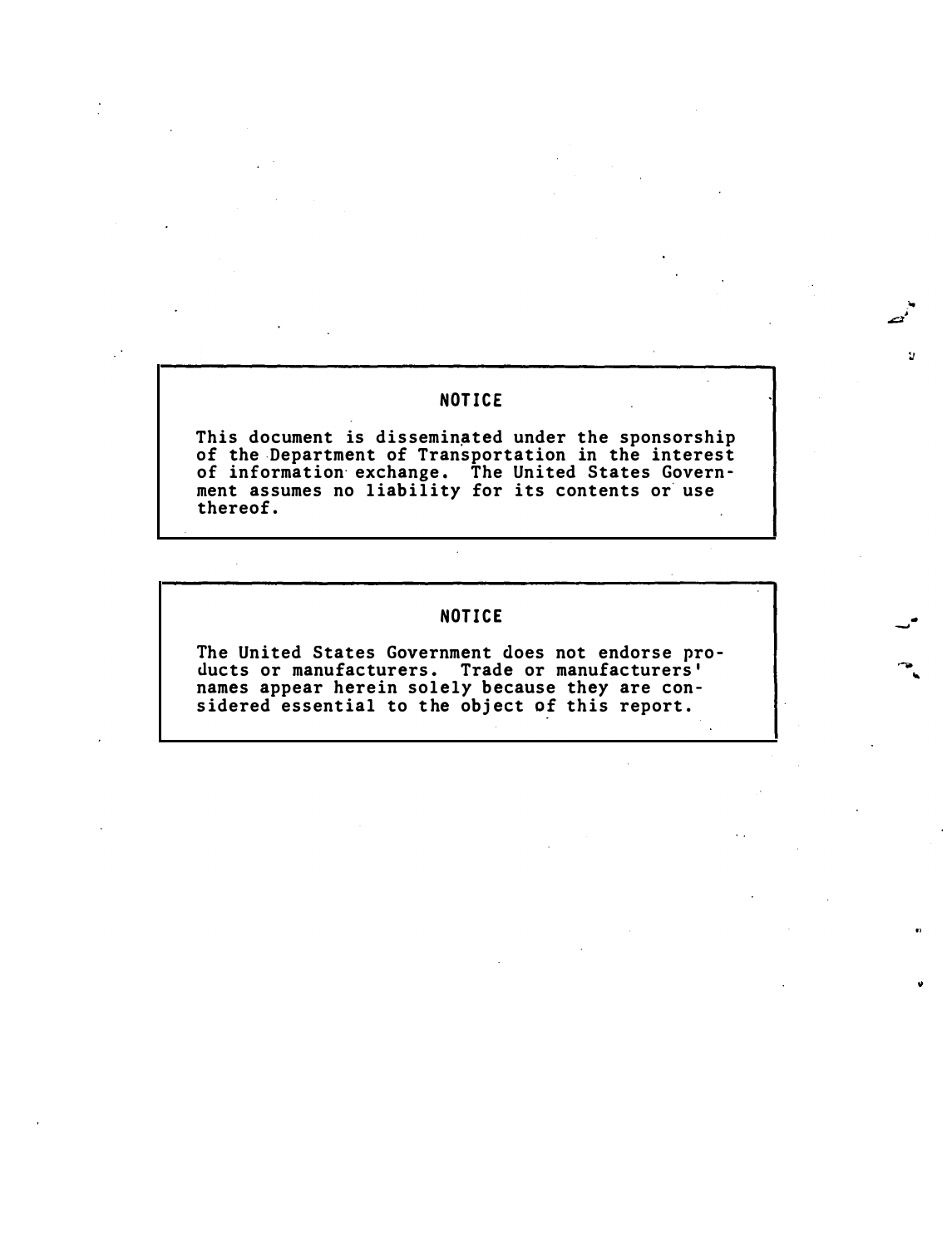**Technical Report Documentation Page** 

| 1. Report No.                                                                                                                                                                                                                                                                                                                                                                                                                                                                                                                                                                                                                                                                                                                                                                                                                                                                                                                                                                                                                                                                                          |                                               | 2. Government Accession No.          |                                                                                                                                                                        |                |                                       |                                       |
|--------------------------------------------------------------------------------------------------------------------------------------------------------------------------------------------------------------------------------------------------------------------------------------------------------------------------------------------------------------------------------------------------------------------------------------------------------------------------------------------------------------------------------------------------------------------------------------------------------------------------------------------------------------------------------------------------------------------------------------------------------------------------------------------------------------------------------------------------------------------------------------------------------------------------------------------------------------------------------------------------------------------------------------------------------------------------------------------------------|-----------------------------------------------|--------------------------------------|------------------------------------------------------------------------------------------------------------------------------------------------------------------------|----------------|---------------------------------------|---------------------------------------|
|                                                                                                                                                                                                                                                                                                                                                                                                                                                                                                                                                                                                                                                                                                                                                                                                                                                                                                                                                                                                                                                                                                        |                                               |                                      |                                                                                                                                                                        |                | 3. Recipient's Catalog No.            |                                       |
| $UMTA-MA-06-0048-77-3$                                                                                                                                                                                                                                                                                                                                                                                                                                                                                                                                                                                                                                                                                                                                                                                                                                                                                                                                                                                                                                                                                 |                                               |                                      |                                                                                                                                                                        |                |                                       |                                       |
| 4. Title and Subtitle                                                                                                                                                                                                                                                                                                                                                                                                                                                                                                                                                                                                                                                                                                                                                                                                                                                                                                                                                                                                                                                                                  |                                               |                                      |                                                                                                                                                                        | 5. Report Date | October 1977                          |                                       |
|                                                                                                                                                                                                                                                                                                                                                                                                                                                                                                                                                                                                                                                                                                                                                                                                                                                                                                                                                                                                                                                                                                        | EFFECTS OF DECELERATION AND RATE OF DECELERA- |                                      |                                                                                                                                                                        |                |                                       |                                       |
| TION ON LIVE SEATED HUMAN SUBJECTS                                                                                                                                                                                                                                                                                                                                                                                                                                                                                                                                                                                                                                                                                                                                                                                                                                                                                                                                                                                                                                                                     |                                               |                                      |                                                                                                                                                                        |                | 6. Performing Organization Code       |                                       |
|                                                                                                                                                                                                                                                                                                                                                                                                                                                                                                                                                                                                                                                                                                                                                                                                                                                                                                                                                                                                                                                                                                        |                                               |                                      |                                                                                                                                                                        |                | 8. Performing Organization Report No. |                                       |
| 7. Author's)<br>C.N. Abernethy, G.R. Plank, and E.D. Sussman                                                                                                                                                                                                                                                                                                                                                                                                                                                                                                                                                                                                                                                                                                                                                                                                                                                                                                                                                                                                                                           |                                               |                                      |                                                                                                                                                                        |                | DOT-TSC-UMTA-77-44                    |                                       |
| 9. Performing Organization Name and Address<br>U.S. Department of Transportation                                                                                                                                                                                                                                                                                                                                                                                                                                                                                                                                                                                                                                                                                                                                                                                                                                                                                                                                                                                                                       |                                               |                                      |                                                                                                                                                                        |                | 10. Work Unit No. (TRAIS)             |                                       |
| Transportation Systems Center                                                                                                                                                                                                                                                                                                                                                                                                                                                                                                                                                                                                                                                                                                                                                                                                                                                                                                                                                                                                                                                                          |                                               |                                      |                                                                                                                                                                        |                | UM733/R8733                           |                                       |
| <b>Kendall Square</b>                                                                                                                                                                                                                                                                                                                                                                                                                                                                                                                                                                                                                                                                                                                                                                                                                                                                                                                                                                                                                                                                                  |                                               |                                      |                                                                                                                                                                        |                | 11. Contract or Grant No.             |                                       |
| Cambridge MA 02142                                                                                                                                                                                                                                                                                                                                                                                                                                                                                                                                                                                                                                                                                                                                                                                                                                                                                                                                                                                                                                                                                     |                                               |                                      |                                                                                                                                                                        |                |                                       |                                       |
|                                                                                                                                                                                                                                                                                                                                                                                                                                                                                                                                                                                                                                                                                                                                                                                                                                                                                                                                                                                                                                                                                                        |                                               |                                      |                                                                                                                                                                        |                |                                       | 13. Type of Report and Period Covered |
| 12. Sponsoring Agency Name and Address<br>U.S. Department of Transportation                                                                                                                                                                                                                                                                                                                                                                                                                                                                                                                                                                                                                                                                                                                                                                                                                                                                                                                                                                                                                            |                                               |                                      |                                                                                                                                                                        |                | <b>Final Report</b>                   |                                       |
| Urban Mass Transportation Administration                                                                                                                                                                                                                                                                                                                                                                                                                                                                                                                                                                                                                                                                                                                                                                                                                                                                                                                                                                                                                                                               |                                               |                                      |                                                                                                                                                                        |                | Oct. 1976 - Sep. 1977                 |                                       |
| Office of Technology Development and Deployment                                                                                                                                                                                                                                                                                                                                                                                                                                                                                                                                                                                                                                                                                                                                                                                                                                                                                                                                                                                                                                                        |                                               |                                      |                                                                                                                                                                        |                |                                       |                                       |
| Washington DC 20590                                                                                                                                                                                                                                                                                                                                                                                                                                                                                                                                                                                                                                                                                                                                                                                                                                                                                                                                                                                                                                                                                    |                                               |                                      |                                                                                                                                                                        |                | 14. Sponsoring Agency Code            |                                       |
| 15. Supplementary Notes                                                                                                                                                                                                                                                                                                                                                                                                                                                                                                                                                                                                                                                                                                                                                                                                                                                                                                                                                                                                                                                                                |                                               |                                      |                                                                                                                                                                        |                |                                       |                                       |
|                                                                                                                                                                                                                                                                                                                                                                                                                                                                                                                                                                                                                                                                                                                                                                                                                                                                                                                                                                                                                                                                                                        |                                               |                                      |                                                                                                                                                                        |                |                                       |                                       |
| This report describes the testing of live, seated human subjects to determine<br>the maximum deceleration and associated rate of change of deceleration (jerk) at<br>which the majority of potential users of automated guideway transportation (AGT)                                                                                                                                                                                                                                                                                                                                                                                                                                                                                                                                                                                                                                                                                                                                                                                                                                                  |                                               |                                      |                                                                                                                                                                        |                |                                       |                                       |
| systems can remain securely in their seats. In this study, subjects underwent<br>various levels of deceleration and associated jerk in an instrumented vehicle.<br>Subjects were decelerated while seated normally (forward-facing), sideward (turned.<br>90 degrees counterclockwise from the direction of travel), and normally, but tilted<br>backward (facing forward but with the entire seat tilted 5 degrees backward). Sub-<br>jects also underwent various levels of jerk while seated normally only. Two groups<br>of subjects were chosen to represent anthropometric extremes of potential passengers:<br>males larger than 90 percent of the male population, and females smaller than all<br>but 10 percent of the female population. Based on these tests, an estimate of the<br>maximum permissible emergency deceleration for forward-facing, seated AGT passengers<br>is 0.47 g, and for side-facing passengers, 0.41 g. The tests also indicated that<br>tilting the entire seat assembly backward 5 degrees increased the estimated maximum<br>permissible deceleration to 0.52 g. |                                               |                                      |                                                                                                                                                                        |                |                                       |                                       |
| 17. Kev Words<br>Deceleration Maximums<br>Passenger Safety<br>Rate of Deceleration<br>Jerk<br>Transit Seats                                                                                                                                                                                                                                                                                                                                                                                                                                                                                                                                                                                                                                                                                                                                                                                                                                                                                                                                                                                            |                                               |                                      | 18. Distribution Statement<br>DOCUMENT IS AVAILABLE TO THE U.S. PUBLIC<br>THROUGH THE NATIONAL TECHNICAL<br>INFORMATION SERVICE, SPRINGFIELD,<br><b>VIRGINIA 22161</b> |                |                                       |                                       |
| 19. Security Classif. (of this report)                                                                                                                                                                                                                                                                                                                                                                                                                                                                                                                                                                                                                                                                                                                                                                                                                                                                                                                                                                                                                                                                 |                                               | 20. Security Classif. (of this page) |                                                                                                                                                                        |                | 21. No. of Pages                      | 22. Price                             |
| Unclassified                                                                                                                                                                                                                                                                                                                                                                                                                                                                                                                                                                                                                                                                                                                                                                                                                                                                                                                                                                                                                                                                                           |                                               | Unclassified                         |                                                                                                                                                                        |                | 26                                    |                                       |

 $\sim$ 

 $\sigma$ 

 $\bullet$ 

 $\cdot$ 

 $\bullet$ 

 $\mathcal{L}(\mathbf{r})$ 

Reproduction of completed page authorized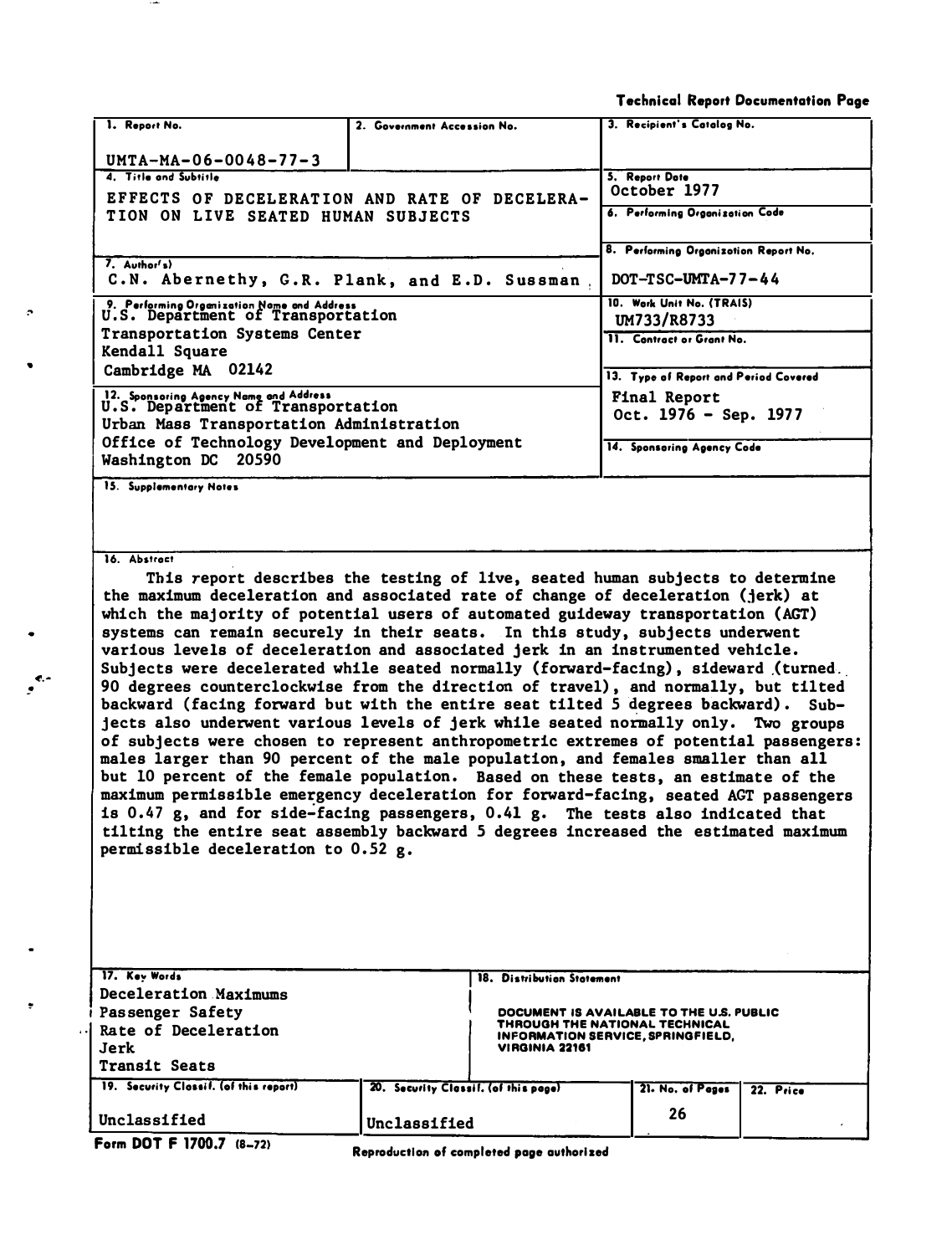$\begin{split} \mathbf{E}^{(1)}_{\mathbf{r}}(\mathbf{r}) & = \mathbf{E}^{(1)}_{\mathbf{r}}(\mathbf{r}) \mathbf{E}^{(1)}_{\mathbf{r}}(\mathbf{r}) = \frac{\partial \mathbf{E}^{(1)}_{\mathbf{r}}(\mathbf{r})}{\partial \mathbf{r}} \\ & = \frac{\partial \mathbf{E}^{(1)}_{\mathbf{r}}(\mathbf{r})}{\partial \mathbf{r}} \mathbf{E}^{(1)}_{\mathbf{r}}(\mathbf{r}) = \frac{\partial \mathbf{E}^{(1)}_{\mathbf{r}}(\mathbf{r})}{\partial \mathbf{r}} \mathbf{E}^{($ 

 $\label{eq:2.1} \frac{1}{2}\sum_{i=1}^n\frac{1}{2}\sum_{i=1}^n\frac{1}{2}\sum_{i=1}^n\frac{1}{2}\sum_{i=1}^n\frac{1}{2}\sum_{i=1}^n\frac{1}{2}\sum_{i=1}^n\frac{1}{2}\sum_{i=1}^n\frac{1}{2}\sum_{i=1}^n\frac{1}{2}\sum_{i=1}^n\frac{1}{2}\sum_{i=1}^n\frac{1}{2}\sum_{i=1}^n\frac{1}{2}\sum_{i=1}^n\frac{1}{2}\sum_{i=1}^n\frac{1}{2}\sum_{i=1}^n\$ 

 $\label{eq:2.1} \mathcal{L}^{\text{max}}_{\text{max}}(\mathbf{r},\mathbf{r}) = \mathcal{L}^{\text{max}}_{\text{max}}(\mathbf{r},\mathbf{r})$  $\mathcal{L}^{\text{max}}_{\text{max}}$  and  $\mathcal{L}^{\text{max}}_{\text{max}}$ 

 $\label{eq:2.1} \frac{1}{\sqrt{2}}\left(\frac{1}{\sqrt{2}}\right)^{2} \left(\frac{1}{\sqrt{2}}\right)^{2} \left(\frac{1}{\sqrt{2}}\right)^{2} \left(\frac{1}{\sqrt{2}}\right)^{2} \left(\frac{1}{\sqrt{2}}\right)^{2} \left(\frac{1}{\sqrt{2}}\right)^{2} \left(\frac{1}{\sqrt{2}}\right)^{2} \left(\frac{1}{\sqrt{2}}\right)^{2} \left(\frac{1}{\sqrt{2}}\right)^{2} \left(\frac{1}{\sqrt{2}}\right)^{2} \left(\frac{1}{\sqrt{2}}\right)^{2} \left(\$ 

 $\label{eq:2.1} \frac{1}{2}\sum_{i=1}^n\frac{1}{2}\sum_{i=1}^n\frac{1}{2}\sum_{i=1}^n\frac{1}{2}\sum_{i=1}^n\frac{1}{2}\sum_{i=1}^n\frac{1}{2}\sum_{i=1}^n\frac{1}{2}\sum_{i=1}^n\frac{1}{2}\sum_{i=1}^n\frac{1}{2}\sum_{i=1}^n\frac{1}{2}\sum_{i=1}^n\frac{1}{2}\sum_{i=1}^n\frac{1}{2}\sum_{i=1}^n\frac{1}{2}\sum_{i=1}^n\frac{1}{2}\sum_{i=1}^n\$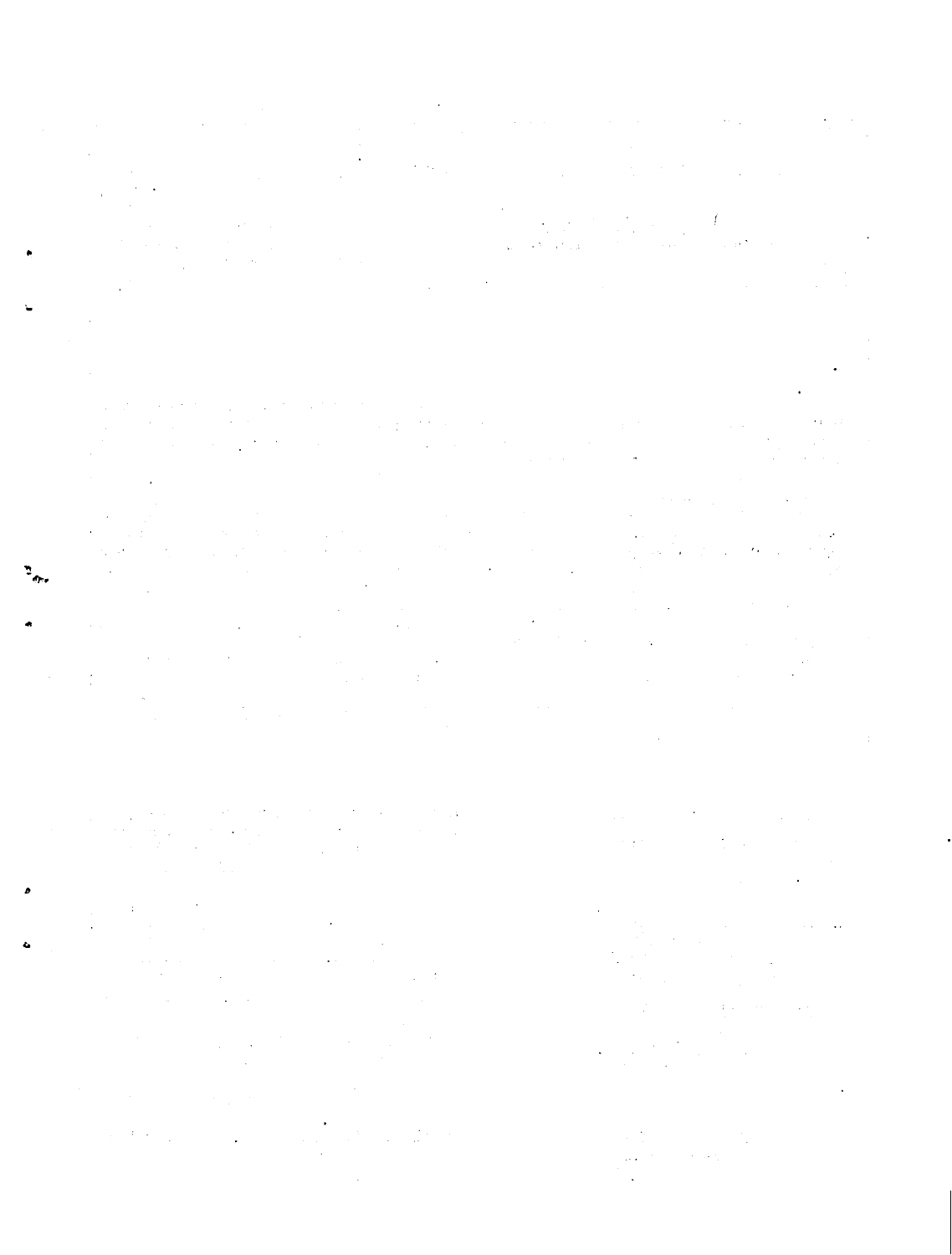#### PREFACE

 $\cdot$ 

A major problem in the design of transit systems is the selection of the levels of deceleration and associated rate of change of deceleration (jerk) used for emergency and service stops. These levels have a profound effect on the headway (time or distance maintained between vehicles) and, therefore, on the passenger flow rate of the system. It is clear that shorter headways, allowing higher flow rates, require greater decelerations and jerks. However, increasing the deceleration level increases the probability of injury to the passengers caused by dislodging them from their seats. This potential for injury becomes an even greater problem in conservatively designed systems since "false-alarm" stops will outnumber true emergencies. These false-alarm stops increase passenger exposure to excessive deceleration levels and, thereby, degrade safety.

The problem, therefore, is to determine optimum deceleration and jerk levels which will maximize the passenger flow rate of the system while minimizing injuries to the passengers caused by decelerations .

This report is based on research supported under DOT-TSC's Advanced Automated Urban Systems, sponsored by UMTA's New System and Automation Division.

•

 $\bullet$ 

We wish to thank H.H. Jacobs of Dunlap and Associates of Darien, Connecticut, for his assistance in the conduct of these experiments.

iii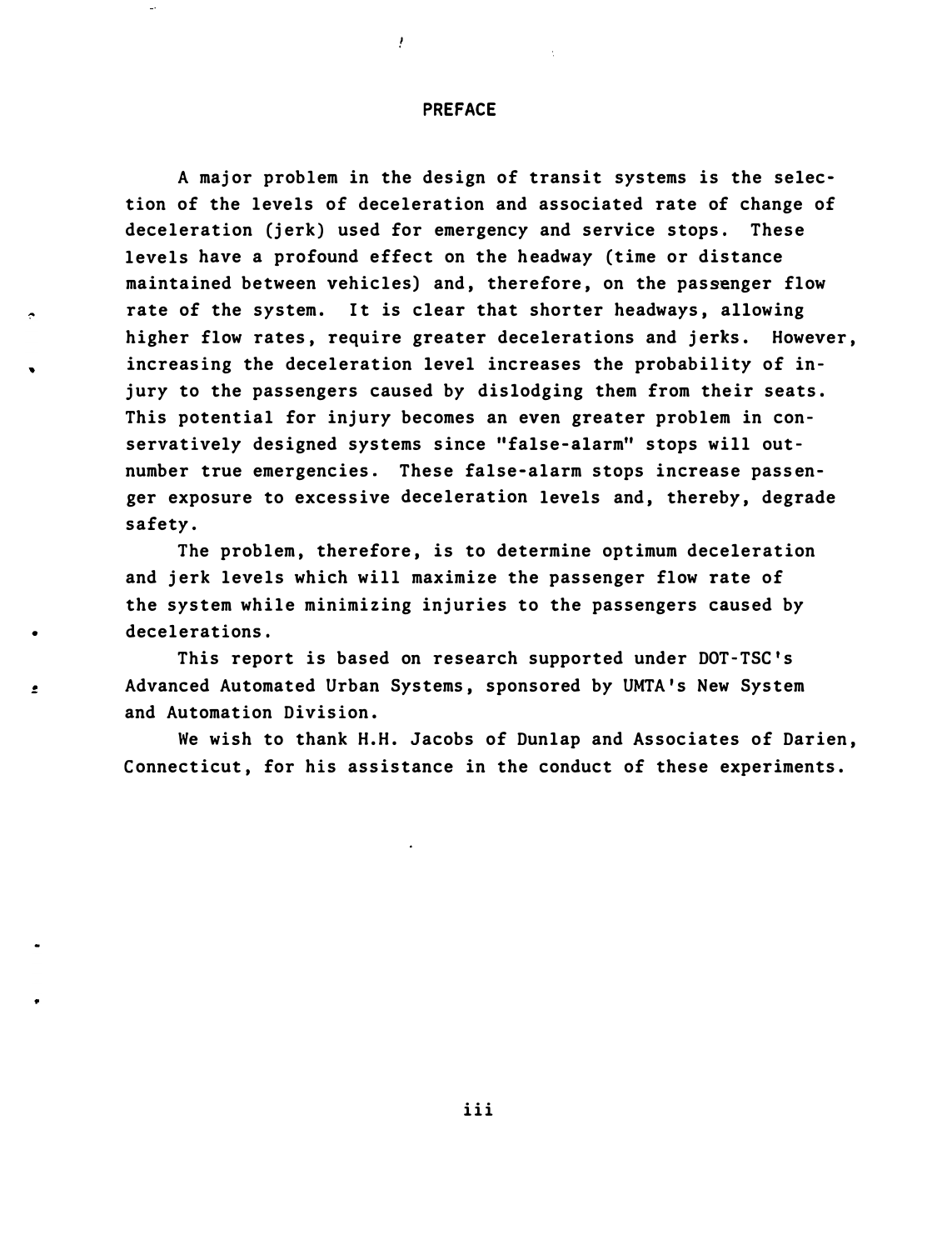#### **METRIC CONVERSION FACTORS**

---

|                 |                         | Approximate Cenvertions to Metric Measures |                                       |        | 2                                                                                                                                                                   |                        | Apprazimato Conversions from Motric Manaures |                                     |                                          |                           |
|-----------------|-------------------------|--------------------------------------------|---------------------------------------|--------|---------------------------------------------------------------------------------------------------------------------------------------------------------------------|------------------------|----------------------------------------------|-------------------------------------|------------------------------------------|---------------------------|
| <b>Symbol</b>   | When You Know           | <b>Waltiply by</b>                         | To Fied                               | Stabel | <b>Bullion State State State State State</b><br>alah dada dada dalah dalam beberapa dalam berasa dalam berasa dalam berasa dalam berasa dalam berasa dalam ber<br>x | Svakel                 | <b>When Tee Keem</b>                         | <i><b>Meitisty by</b></i><br>LENGTN | To Fied<br>$\bullet$                     | Sende)                    |
|                 |                         | LENGTH                                     |                                       |        | Я                                                                                                                                                                   |                        |                                              |                                     |                                          |                           |
|                 |                         |                                            |                                       |        |                                                                                                                                                                     | ┯                      | milientars                                   | 0.00                                | -das                                     | m                         |
|                 |                         |                                            |                                       |        | ∙                                                                                                                                                                   | $\bullet$              | continuators                                 | 0,4                                 | ades                                     | $\blacksquare$            |
| ٠               | mches                   | 2.5                                        | <b>CONTINUES</b>                      | m      |                                                                                                                                                                     | $\bullet$              | maters                                       | 1.3                                 | foot                                     | $\pmb{\mathsf{N}}$        |
| n               | loon                    | ×                                          | <b>COMMERCIAL</b>                     | œ      | مہ                                                                                                                                                                  | $\blacksquare$         | maters                                       | 1.1                                 | yard's                                   | $\frac{1}{2}$             |
| ಕ               | yat s                   | 0.9                                        | . maters                              | m      |                                                                                                                                                                     | <b>MB</b>              | <b>b</b> ildroptory                          | 0.6                                 | miles                                    |                           |
| œ               | وواءه                   | 1,8                                        | <b>Sylventries</b>                    | m      | È                                                                                                                                                                   |                        |                                              |                                     |                                          |                           |
|                 |                         | <b>AREA</b>                                |                                       |        | ≝                                                                                                                                                                   |                        |                                              | AREA                                |                                          |                           |
|                 |                         |                                            |                                       |        |                                                                                                                                                                     |                        |                                              |                                     |                                          |                           |
|                 | aan ideo                | 6.5                                        | <b>CONTRACTOR</b>                     | ☞      |                                                                                                                                                                     | ىي                     | <b>REPORT CONTINUES.</b>                     | 0.16                                | ويدارها بالتنبي                          | د.                        |
| 1425            | aan ku                  | 0.09                                       | <b>SQUARE PICTURE</b>                 | n,     | 2                                                                                                                                                                   | a,                     | <b>SEMITO PANDA</b>                          | 1.2                                 | وإيجوب وسيبيع                            | $\overline{n}^2$          |
|                 | aquara yarda            | 0.0                                        | <b>GENERAL PRODUCT</b>                | ر      |                                                                                                                                                                     | 'ت                     | man historian                                | 0.4                                 | وبائه يسببه                              |                           |
|                 | <b>GENERAL PRIZZON</b>  | 2,6                                        | <b>Games Echanology</b>               | بی     | ٠                                                                                                                                                                   | b.                     | $h_{\text{ect} = 0.10,000} =^7 h$            | 2.5                                 | 0000                                     |                           |
|                 | <b>DOM:</b>             | 0.4                                        | <b><i><u>became</u></i></b>           | ۰.     |                                                                                                                                                                     |                        |                                              |                                     |                                          |                           |
|                 |                         | <b>MASS</b> (weight)                       |                                       |        | nekesterbindhahad rahasi padarahada ada bahar bahan bahan bahasi rahasi ada<br>Ξ                                                                                    |                        |                                              | <b>MASS (weight)</b>                |                                          |                           |
|                 |                         |                                            |                                       |        | 2                                                                                                                                                                   |                        |                                              |                                     |                                          |                           |
|                 | <b>BURGIS</b>           | n                                          | 90%                                   | ٠      |                                                                                                                                                                     |                        | وصوي                                         | 0.035                               | <b>CONTRACTOR</b>                        |                           |
|                 | acurul s                | 0.65                                       | <b>h</b> forgotte                     | ٩e     | ⋍                                                                                                                                                                   | w                      | hilayyay                                     | 22                                  | gands                                    |                           |
|                 | shart tant              | 0.9                                        | towes.                                | ٠      |                                                                                                                                                                     | ٠                      | towes (1000 lig)                             | 1.1                                 | shart tang                               |                           |
|                 | (2000 Th)               |                                            |                                       |        | 9                                                                                                                                                                   |                        |                                              |                                     |                                          |                           |
|                 |                         | VOLUME                                     |                                       |        |                                                                                                                                                                     |                        |                                              | VOLUME                              |                                          |                           |
|                 |                         |                                            |                                       |        |                                                                                                                                                                     |                        |                                              |                                     |                                          |                           |
| tip             | <u>ا کانال</u>          | \$                                         | a, hiti <b>y</b> rg                   | m١     |                                                                                                                                                                     | ┥                      | millilite a                                  | 0.03                                | <b><i><u><b>Rold accurat</b></u></i></b> | 11 OC                     |
| They            | $\frac{1}{2}$           | 15                                         | <b><i><u>authory</u></i></b>          | a١     |                                                                                                                                                                     | $\mathbf{r}$           | limes                                        | 2.1                                 | pints                                    | ₽                         |
| $n =$           | <b>The of surround</b>  | m                                          | military                              |        |                                                                                                                                                                     |                        | litera                                       | 1.00                                | ants                                     | $\blacksquare$            |
| ¢               | <b>CHORE</b>            | 0.20                                       | letara.                               |        |                                                                                                                                                                     | $\bullet$ <sup>1</sup> | trase.                                       | 0.26                                | and function                             | $\overline{\mathbf{h}^2}$ |
| u               | parti                   | 0.47                                       | <b>Intern</b>                         |        |                                                                                                                                                                     | J,                     | <b>Cubic motors</b>                          | n                                   | codeix foot                              | ್                         |
| 4t              | <b>GUESTS</b><br>antima | 0.95<br>1.8                                | letyre                                |        |                                                                                                                                                                     |                        | cubic meters                                 | 1.3                                 | cubic yords                              |                           |
|                 | cubic fast              |                                            | <b>I</b> -ters                        | د.     |                                                                                                                                                                     |                        |                                              |                                     |                                          |                           |
| $\ddot{\bf{r}}$ | cubic yards             | 0,01<br>0.76                               | cubic myters<br><b>Cubric matters</b> | د.     |                                                                                                                                                                     |                        |                                              | <b>TEMPERATURE (ORDER)</b>          |                                          |                           |
|                 |                         |                                            |                                       |        |                                                                                                                                                                     |                        |                                              |                                     |                                          |                           |
|                 |                         | TEMPERATURE (oxact)                        |                                       |        | الماما بالماما والماما والمامات<br>Existent for a large contract of the party.<br>٠                                                                                 | ۰c                     | Colcina                                      | <b>9/5 (than</b>                    | <b>Falsador</b>                          | ۰,                        |
| ۰.              | f drahan                | <b>S/S lotter</b>                          | Cotoleg                               | ۰e     |                                                                                                                                                                     |                        | $\overline{\phantom{a}}$                     | $-127$                              |                                          |                           |
|                 |                         | <b>MONTHS</b>                              |                                       |        |                                                                                                                                                                     |                        |                                              |                                     |                                          |                           |
|                 |                         | 20                                         |                                       |        |                                                                                                                                                                     |                        | $\bullet$<br>92                              | 98.0                                | .,<br>82                                 |                           |
|                 |                         |                                            |                                       |        |                                                                                                                                                                     |                        | 140<br>-40<br>۰O                             | 180<br>80                           | 200<br>160                               |                           |
|                 |                         |                                            |                                       |        |                                                                                                                                                                     |                        |                                              |                                     |                                          |                           |
|                 |                         |                                            |                                       |        |                                                                                                                                                                     |                        | $-10$<br>٠                                   | $\frac{1}{37}$<br>20                | းဇ်<br>90<br>60                          |                           |
|                 |                         |                                            |                                       |        |                                                                                                                                                                     |                        | $-22$                                        |                                     |                                          |                           |
|                 |                         |                                            |                                       |        |                                                                                                                                                                     |                        |                                              |                                     |                                          |                           |

 $\langle \!\!\langle \, \cdot \, \rangle\!\!\rangle$ 

 $\blacksquare$ 

 $\boldsymbol{\cdot}$ 

 $\bullet$ 

 $\overline{\cdot}$ 

 $\overline{a}$ 

 $\sim$   $\sim$ 

 $\bullet$ 

 $\cdot$ 

 $\ddot{\bm{z}}$ 

 $\sim$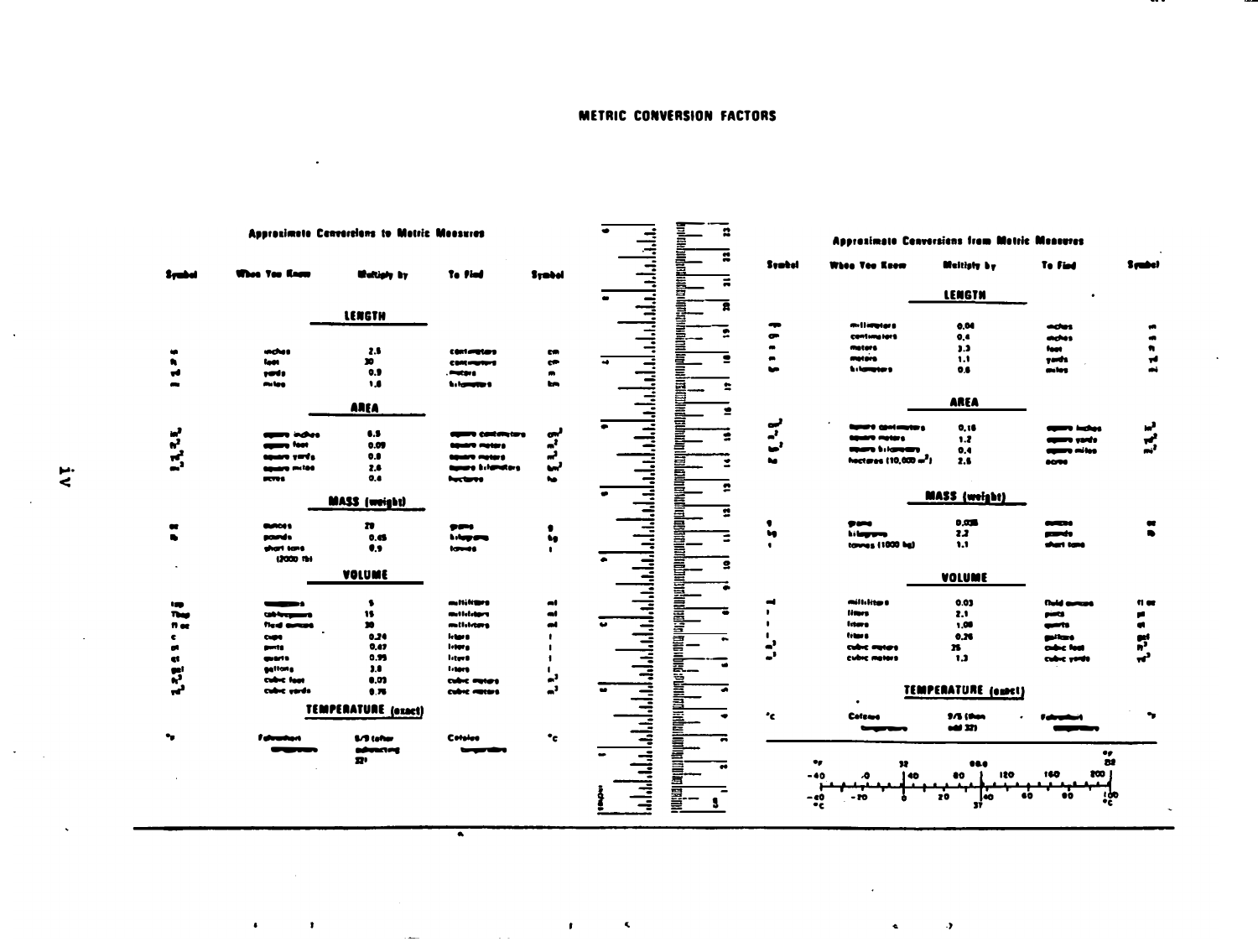## **CONTENTS**

| Section        |                                                                                           | Page                                    |
|----------------|-------------------------------------------------------------------------------------------|-----------------------------------------|
| $\mathbf{1}$ . |                                                                                           | 1                                       |
| 2.             |                                                                                           | 3                                       |
| 3.             |                                                                                           | 4                                       |
|                | 3.1<br>3.2<br>3.3<br>3.4                                                                  | $\frac{4}{5}$<br>8                      |
| 4.             | 4.1<br>4.2<br>Test 1. Seat Orientation<br>4.3<br>Test 2. Seat Tilt<br>4.4<br>Test 3. Jerk | 10 <sub>1</sub><br>10<br>12<br>14<br>16 |
| 5.             |                                                                                           | 18                                      |
| 6.             |                                                                                           | 19                                      |

•

!

 $\mathcal{L}^{\text{max}}_{\text{max}}$ 

 $\bar{J}$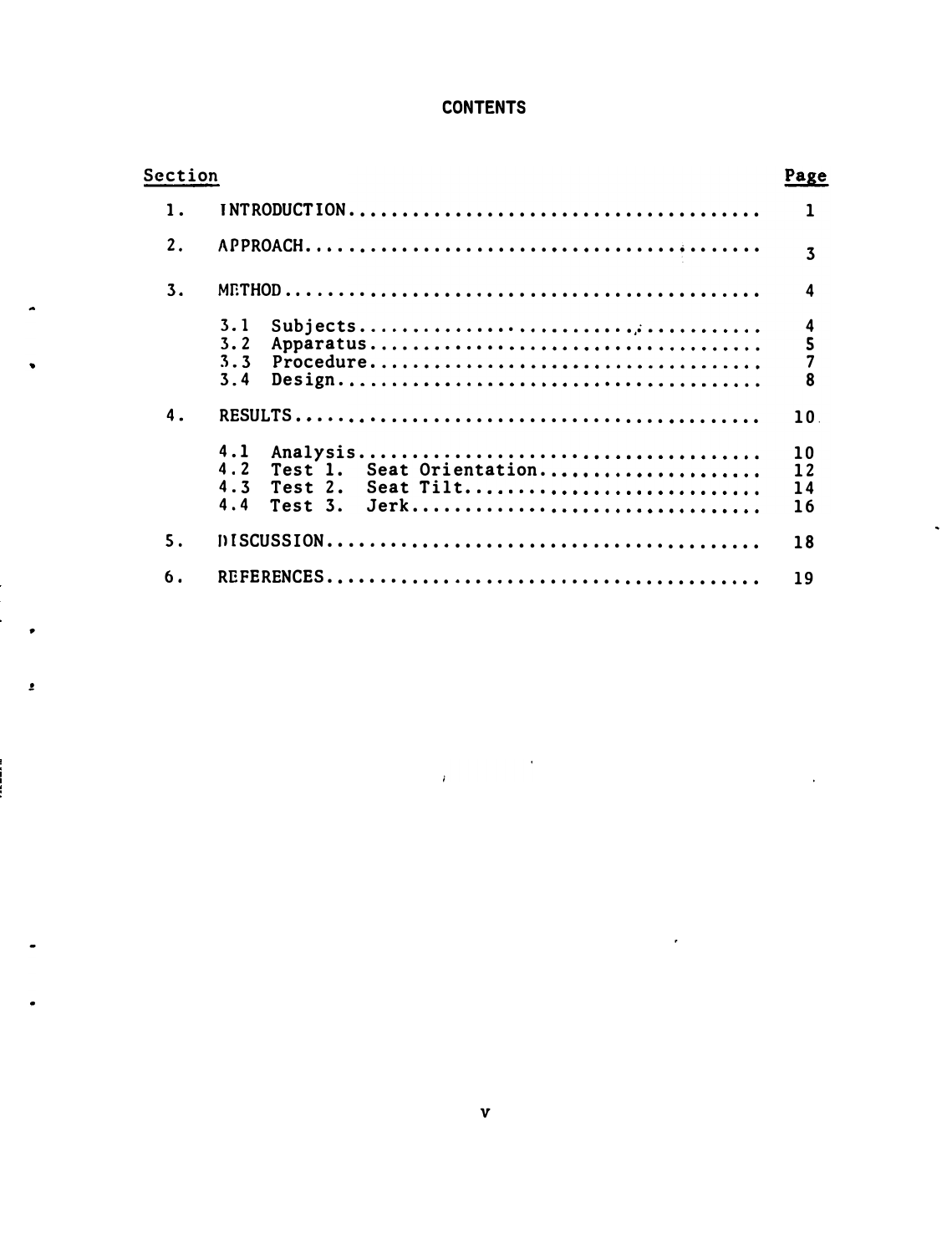# ILLUSTRATIONS

| Figure |                                                                                                     | Page |
|--------|-----------------------------------------------------------------------------------------------------|------|
| 1.     | AGT Type Transit Seat with Installed Switches as                                                    |      |
|        | Comparison of Distributions of Observed Data with<br>the Normal for the Results of Tests 1 and 2 11 |      |

## TABLES

..

 $\pmb{v}$ 

..

| Table |                                                       | Page |
|-------|-------------------------------------------------------|------|
|       | 1. SUMMARY OF SUBJECT CHARACTERISTICS 4               |      |
|       | 2. ANALYSIS OF VARIANCE ON DECELERATION FOR TEST 1 13 |      |
| 3.    | ANALYSIS OF VARIANCE ON DECELERATION FOR TEST 2 15    |      |
|       | 4. ANALYSIS OF VARIANCE ON DECELERATION FOR TEST 3 17 |      |

 $\frac{1}{2}$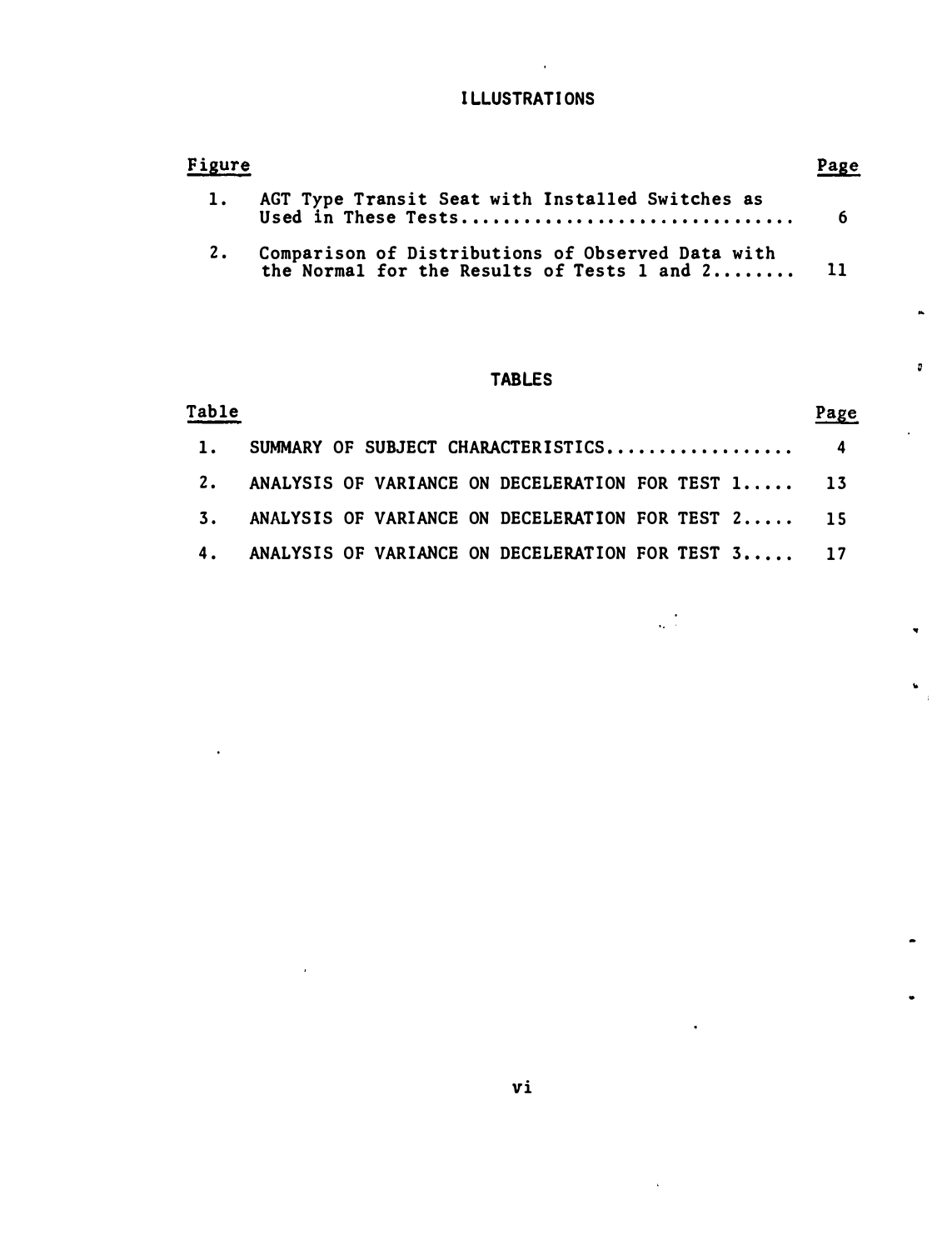## 1. INTRODUCTION

Very little experimental research has been performed on the �ffects of deceleration on seated users of ground transportation. Of this limited research, only two previous studies have used live human subjects.<sup>1,2</sup> In studies aimed at developing specifications for street railways (trolley cars), Hirshfield accelerated stan�ing subjects at constant jerk rates of between 1 and 10 g/sec. Participating subjects ranged from 11 to 78 years, 39 (87) to 107 g (235 1b), and 132 (4 ft. 4 in.) to 193 cm (6 ft. 4 in.) in height. In the study, the foot movement accompanying loss of balance resulted in the opening of a sensor switch. Loss of balance occurred at 0.16 g for both forward-facing, unsupported males wearing low-heeled shoes and forward-facing, unsupported females in high heels. Loss of balance occurred at 0.23 g for subjects holding an overhead strap, and at 0.27 g for subjects holding a vertical stanchion.

The second study, by Browning,<sup>2</sup> also measured only standees. Ninety subjects ranging from 15 to 65 years participated. Subjects could face either forward or backward and use a handrail if they . so desired. Observer ratings of movement indicated that subjects <sup>f</sup>reacted equally to acceleration (facing forward) or deceleration (facing backward). Ratings of "slight relative movement" occurred at 0.055 g for unsupported subjects and at 0.115 g for subjects holding the handrail. Safe emergency decelerations in excees of 0.2 g were postulated for seated subjects.

A more recent study<sup>3</sup> was performed with seated anthropometric dummies using static test procedures. A 79.4 Kg (175 lb) clothcovered buttock form was pulled from a standard transit seat using a spring scale to measure the force. Forces equivalent to 0.94 g acting on the buttock form were required to dislodge the buttock form from a forward-facing, contoured seat covered with barley cloth vinyl. For the same seat side-facing, forces associated with 0.97 g were required to dislodge the form. No attempt to validate these figures through dynamic testing was indicated.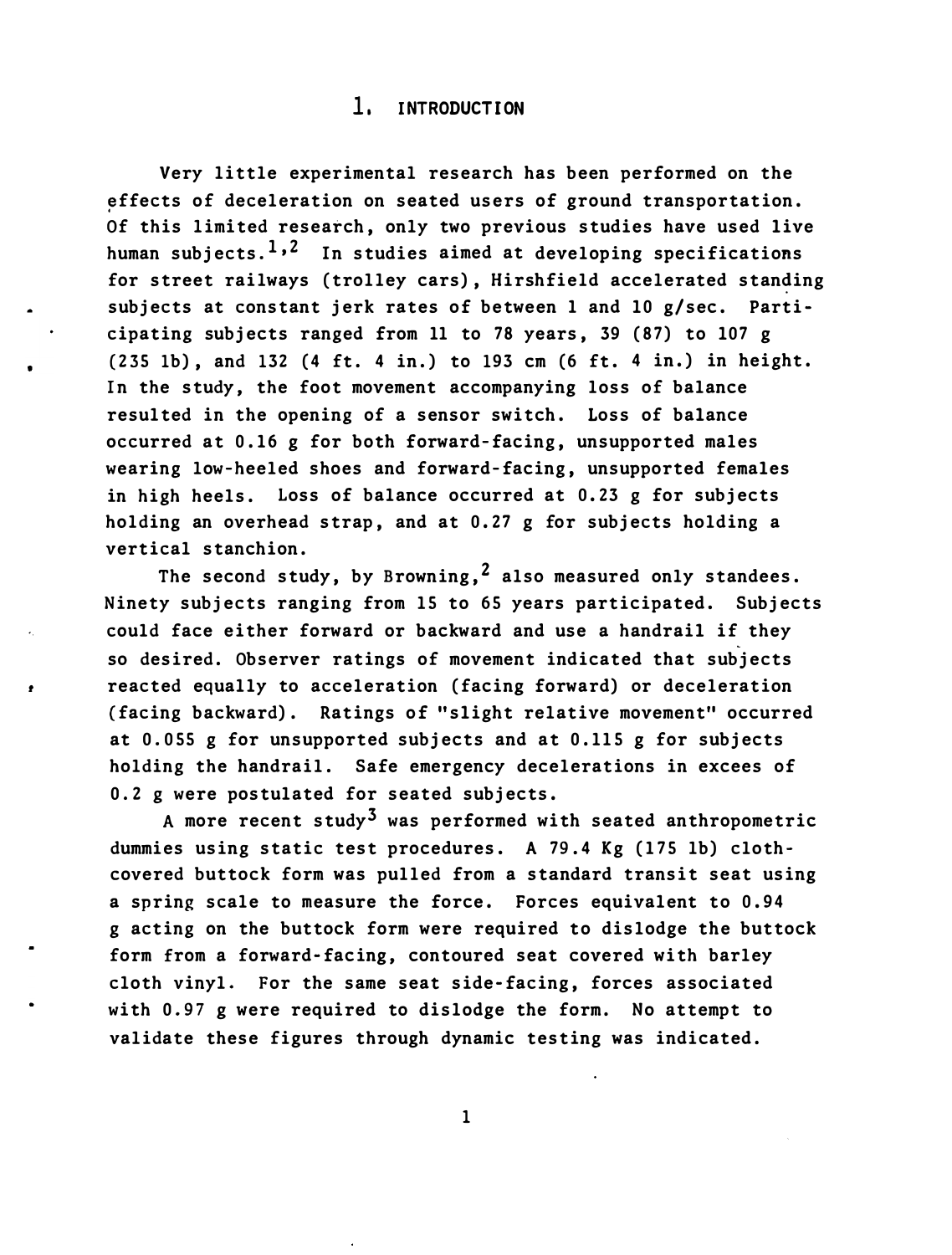Dryden and Fox in an analytical study,  $4$  utilizing a biomechanical computer model, reported that 0.559 g would be required to dislodge a forward-facing 95th percentile (98.4 Kg, 186.2 cm) male model from his seat.

None of the previous investigations have studied seated human subjects. However, some AGT systems are projected to achieve high passenger flow rates by using many small vehicles with all passengers seated and short vehicle headways. Consequently, the design of these AGT systems requires knowledge of the effects of deceleration and jerk upon seated passengers to assure a simultaneously safe and efficient transit system. None of these studies provide such data.

 $\tilde{\bullet}$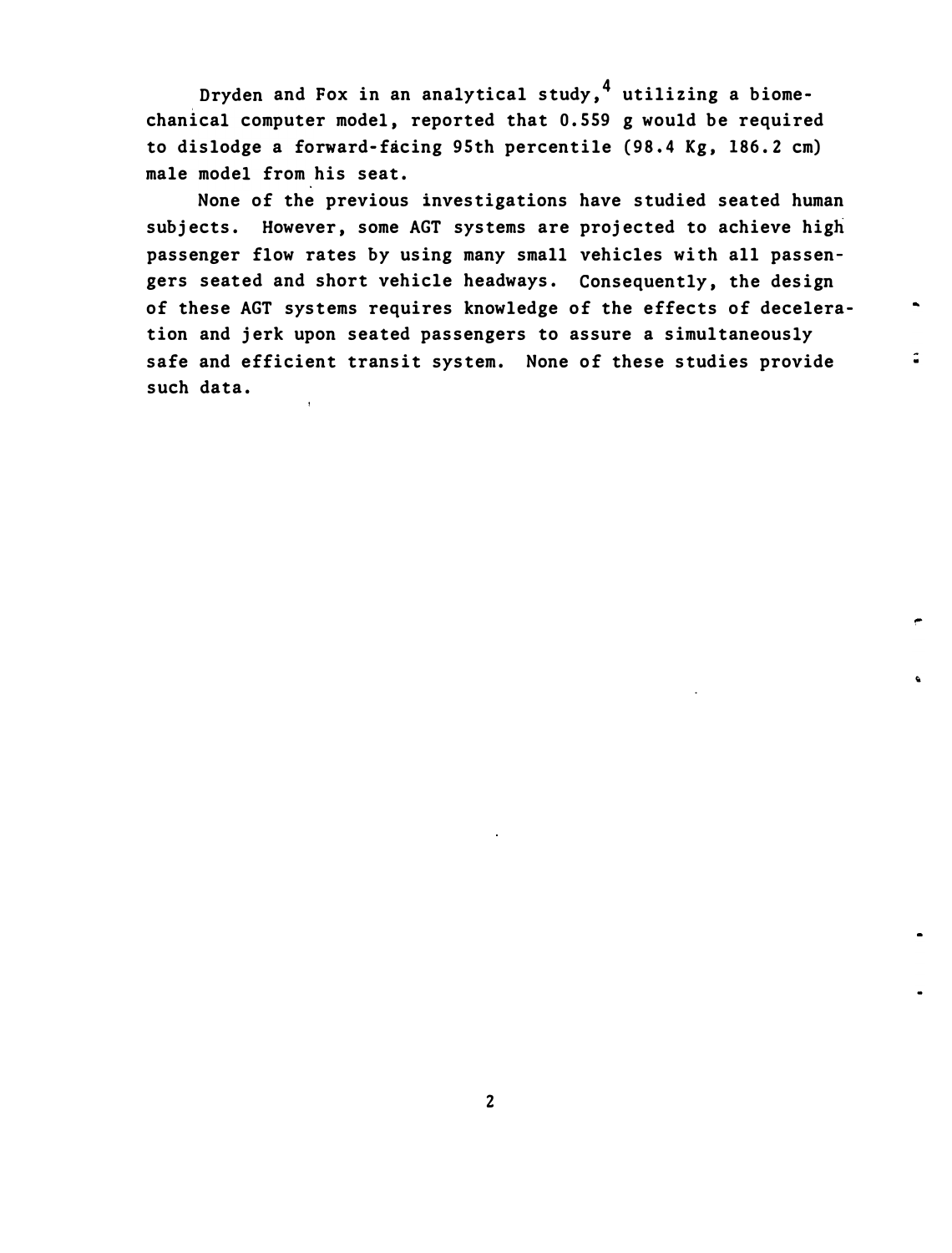## 2. APPROACH

•

The present study was designed to determine deceleration levels necessary to dislodge potential passengers under typical seating conditions. These typical seating, passenger, and stopping conditions suggested the choice of independent variables for study. The following independent variables were identified: seat orientation (forward-facing, side-facing), seat tilt (normal, S degrees back), jerk level (low, high), and subject size (small, large). Note that subject size, age, and sex remain confounded in this study.

Under each set of conditions, human subjects, large and small, were subjected to controlled decelerations while seated in a standard transit seat. Switches placed in the seat pan indicated when the subject became dislodged from the seat.

The study was conducted in three segments or tests, which were designed to determined the effects of seat orientation, seat tilt, and jerk on passenger dislodgment. The two orientations most commonly installed in transit systems, forward-facing and side-facing, were selected for study. The seat-tilt angle was selected as being the greatest degree of tilt possible commensurate with comfort and ease of egress. The jerk levels were chosen to represent an operational level and an emergency level. The methodology and results of these three tests are described in the next two sections. It was determined that the most sensitive dependent variable is the level of deceleration at which the subjects left the seat pan.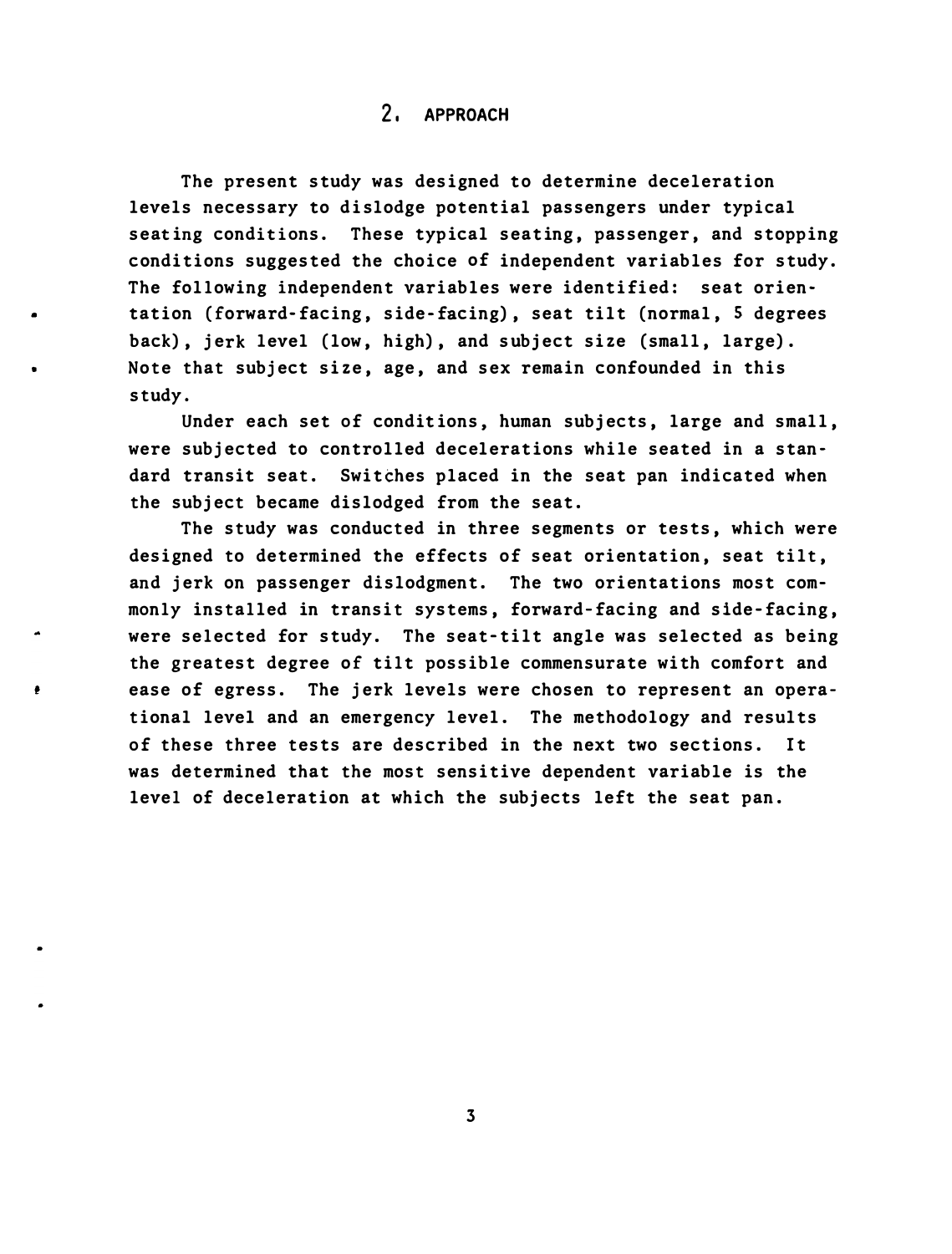#### 3.1 SUBJECTS

In September 1976, 20 human subjects were recruited by newspaper advertisement from the general population at Ayer MA. Ten of the subjects were females below the 10th percentile of weight and height for females (i.e., weighing less than 46.7 Kg (103 1b) and less than 155 cm (61 in.) tall, and ten were males above the 90th percentile of weight and height for males (i. e. , weighing more than 85. 7 Kg (189 lb) and more than 183 cm  $(72 \text{ in.})$  tall).<sup>5</sup> A summary of subject characteristics is presented in Table 1. Before participating in the tests, subjects were required to pass a medical examination administered by physicians of the U. S. Army at the Fort Devens Lovell General Hospital. The subjects also completed an "informed consent" form.

..

| Subject                                 | Number | Age (yr) |           | Height (cm) |         | Weight $(Kg)$ |                   |
|-----------------------------------------|--------|----------|-----------|-------------|---------|---------------|-------------------|
| Type                                    |        | Mean     | Range     | Mean        | Range   | Mean          | Range             |
| Sma11<br>(10)<br>percentile<br>Females) | 10     | 23.6     | $18 - 32$ | 152         | 147-158 |               | 44.0 41.5-46.7    |
| Large<br>(90)<br>percentile<br>Males)   | 10     | 35.4     | $25 - 50$ | 188         | 180-196 |               | $99.1$ 85.7-113.4 |

| TABLE 1. |  |  | SUMMARY OF SUBJECT CHARACTERISTICS |
|----------|--|--|------------------------------------|
|          |  |  |                                    |

<sup>5</sup>  The populations from which these weight and height values were obtained came from the Harvard study.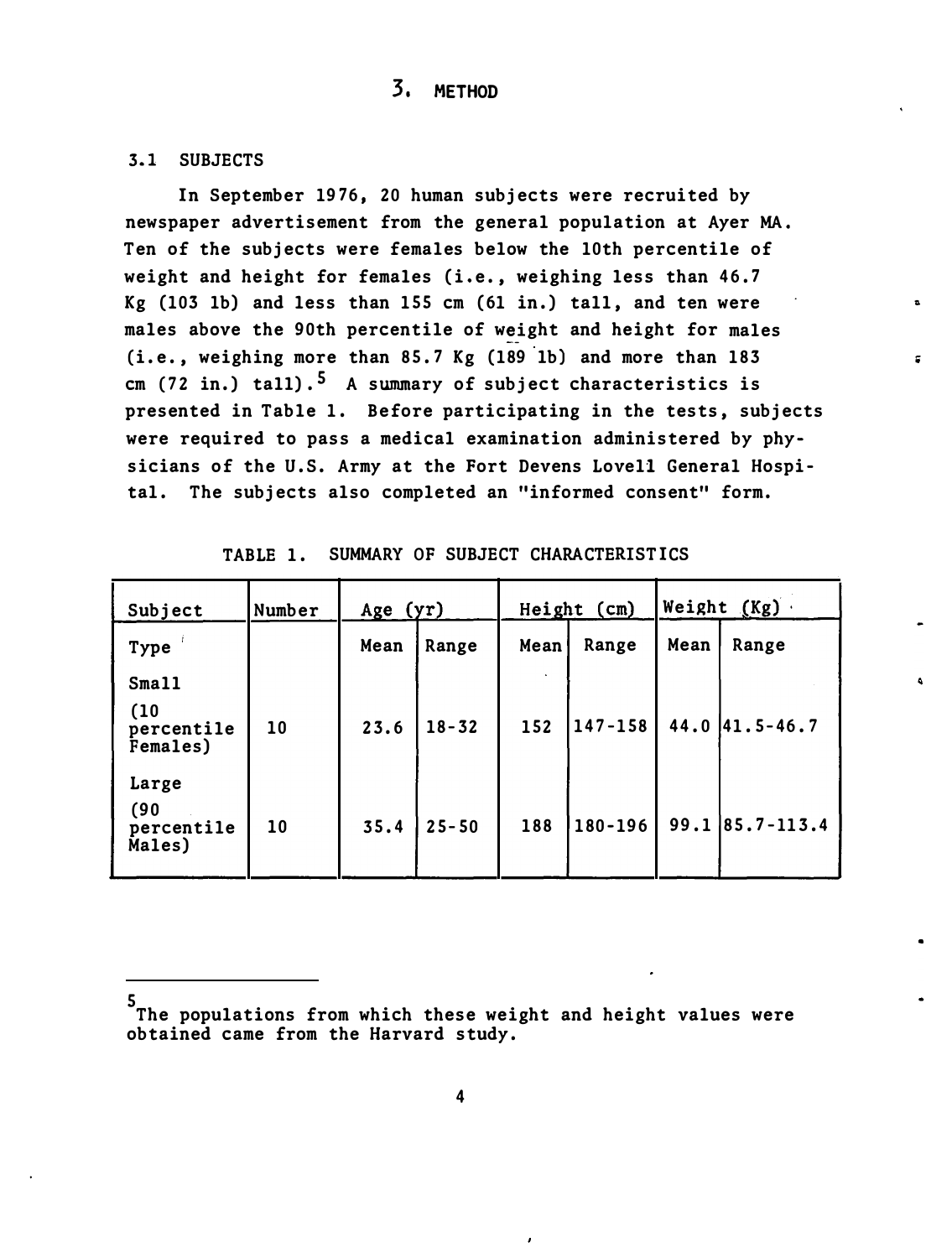#### 3.2 APPARATUS

•

•

•

A commercially available seat was selected to be representative of the modern transit seat to be used in AGT systems. For these tests, it was mounted in the rear section of a large van. Switches (Figure 1) installed at the front and rear of the seat bottom were located to open when a subject was dislodged from the seat. A force-balance accelerometer mounted on the vehicle floor next to the transit seat measured the deceleration of the vehicle. A fifth wheel measured the vehicle velocity. Deceleration levels were initiated by the driver through the standard braking system of the vehicle. The driver controlled the deceleration level by monitoring a "U-tube" accelerometer attached to the front windshield. The following analog data were recorded on a l4-channel magnetic-tape recorder: velocity, presence of switch openings, and actual deceleration in g.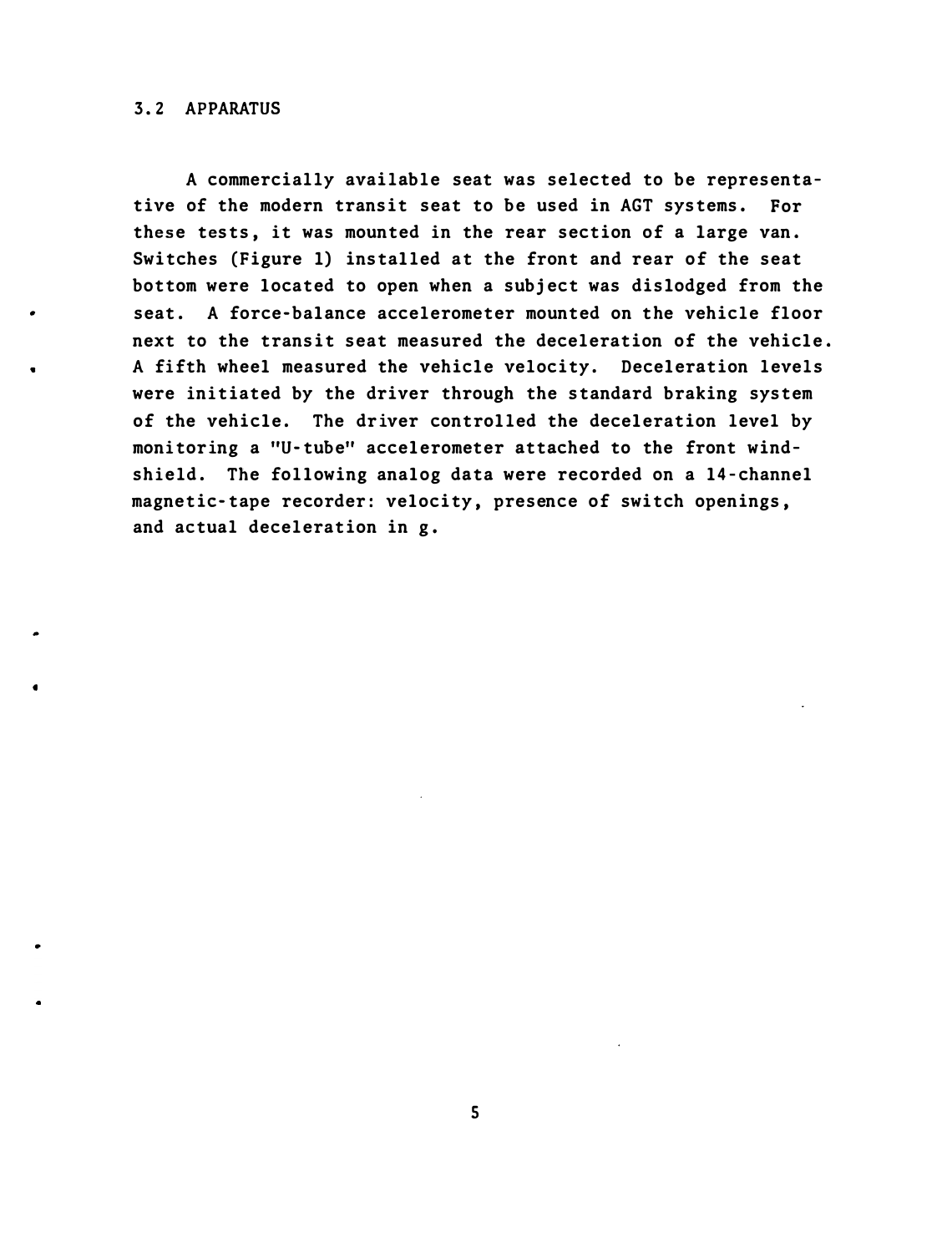

FIGURE 1. AGT TYPE TRANSIT SEAT WITH INSTALLED SWITCHES AS USED IN THESE TESTS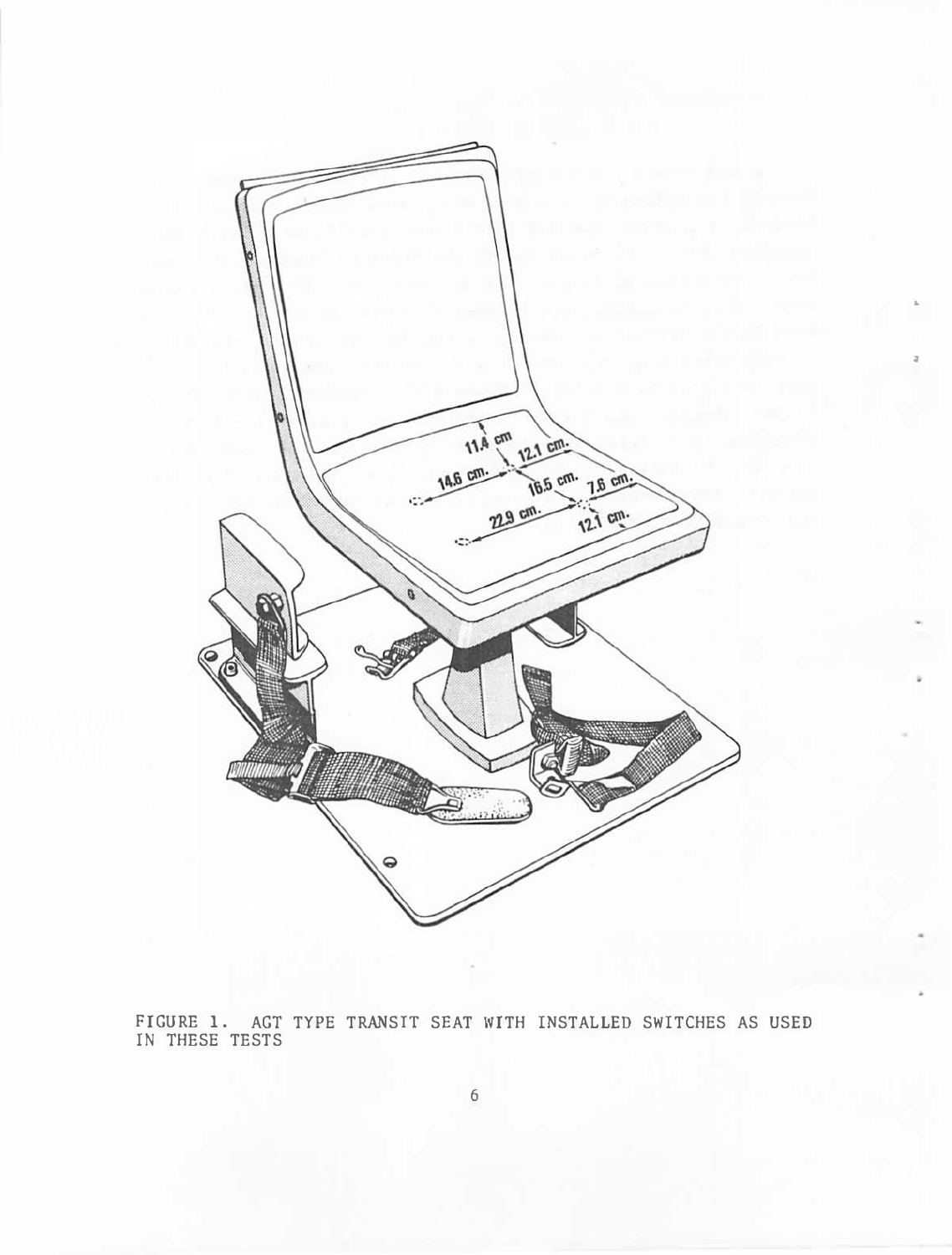Each subject was fitted with a pair of denim trousers to eliminate frictional differences caused by clothing design and material. A five-point "racing-type" safety harness was loosely fastened about the subject and adjusted to allow the subject to slide up to the front edge of the seat but not farther. All subjects were fitted with motorcycle helmets to prevent accidental head injury .

#### 3.3 PROCEDURE

•

•

e

To explore the effects of the independent variables of passenger size, seat position, seat tilt, and jerk on the dependent variable, level of deceleration at which subjects became unseated, various controlled levels of deceleration and jerk from an initial velocity of 64 kph (40 mph) were presented under the three sets of experimental conditions listed below:

In the first test, 10 subjects (5 large and 5 small) were exposed to 10 decelerations at high jerk. For five of the decelerations, they were seated forward-facing in a normally mounted seat. For the other five, they were seated side-facing.

In the second test, a second set of subjects (5 large and 5 small) were exposed to 10 decelerations each at high jerk. For five of these decelerations, they were seated facing forward in a normally mounted transit seat. For the other five, they were seated tilted 5 degrees back.

In the third test, 6 of the previous subjects (3 large and 3 small) were exposed to six decelerations seated facing forward in a normally mounted seat. The onset of three of these decelerations was rapid (high jerk). The onset of the other three decelerations was gradual (low jerk).

Twenty subjects were recruited for these tests. Ten subjects were used in the studies designed to evaluate the effect of seat orientation, and the remaining subjects were used in the studies to evaluate the effect of seat tilt. Six subjects were later drawn from the total group to participate in the evaluation of the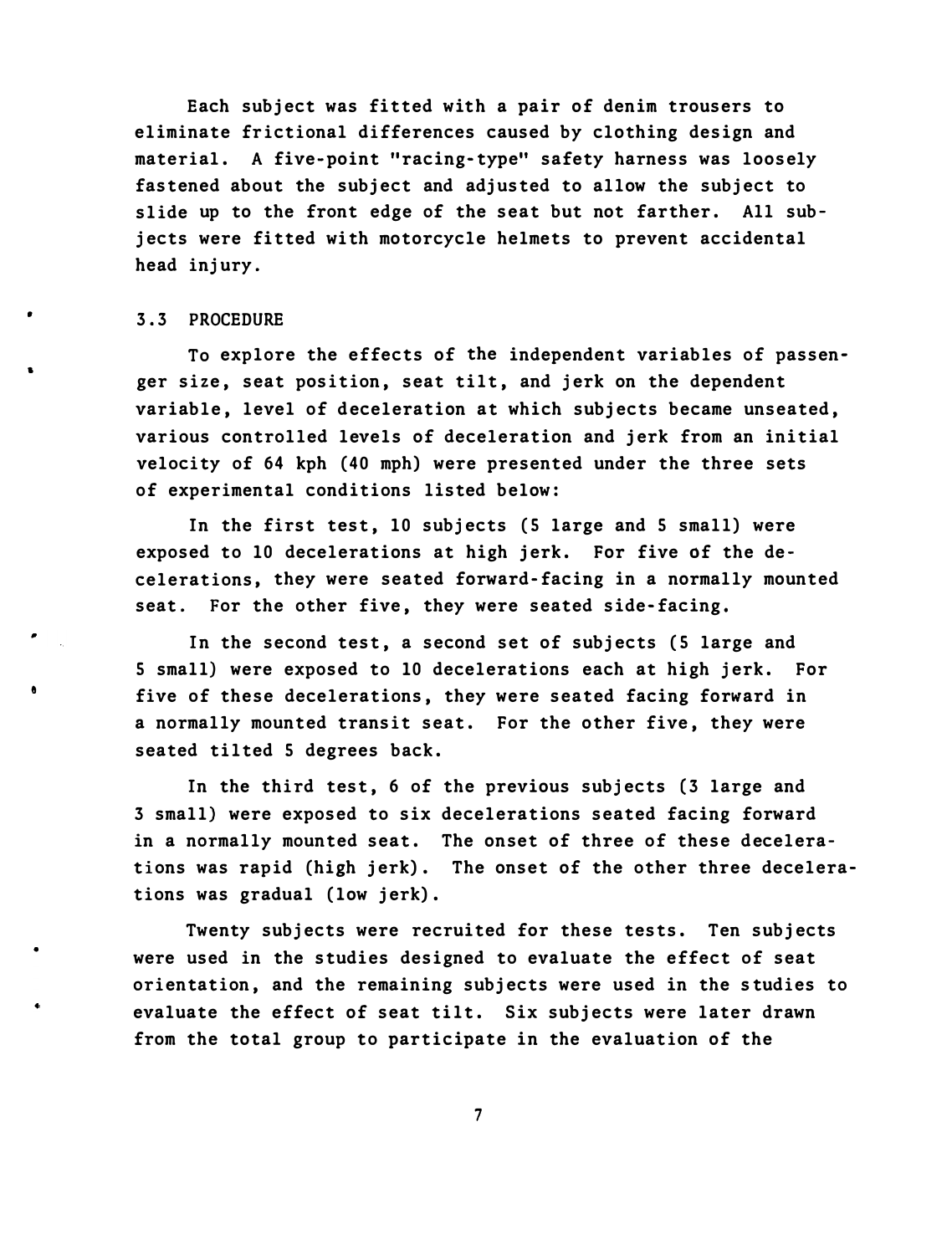effect of jerk. Within each experiment, the effect of passenger size was evaluated by testing two groups: one group equal to or less than 10th percentile females, and the other equal to or greater than 90th percentile males.

The tests were conducted in clear weather on a straight, dry macadam road at Fort Devens in Ayer MA.. Up to 4 subjects were tested per day with up to 10 decelerations per subject, 5 for each experimental condition in tests 1 and 2, and 3 each for test 3. Each subject was briefed on the entire procedure prior to testing. They were asked to sit as they would normally sit in a transit vehicle such as a bus, remain relaxed, and not anticipate the decelerations. The five-point safety harness was fastened and adjusted. The subject, when seated, was able to see through the front windshield of the passenger's side of the vehicle but was prevented from viewing the driver's activities by a curtain. Each subject was tested individually while the other subjects were able to view the tests from a distance.

In each test, the driver would accelerate the vehicle to 64 kph (40 mph), and then, brake the vehicle at a constant deceleration until the vehicle stopped. Bach subject experienced 10 predetermined deceleration levels.

#### 3.4 DESIGN

All three tests were designed to be analyzed using two-way, fixed effects analyses of variance with repeated measures on the second factor. The first factor in all three analyses was subject size (small versus large). The second/factor was the experimental condition: seat orientation in the first test, seat tilt in the second, and jerk level in the third. To assure that any obtained significant differences in the repeated variable were interpretable as due to the variable tested and not to procedural . or subject differences, the order of presentation of treatments was arranged according to the following three constraints: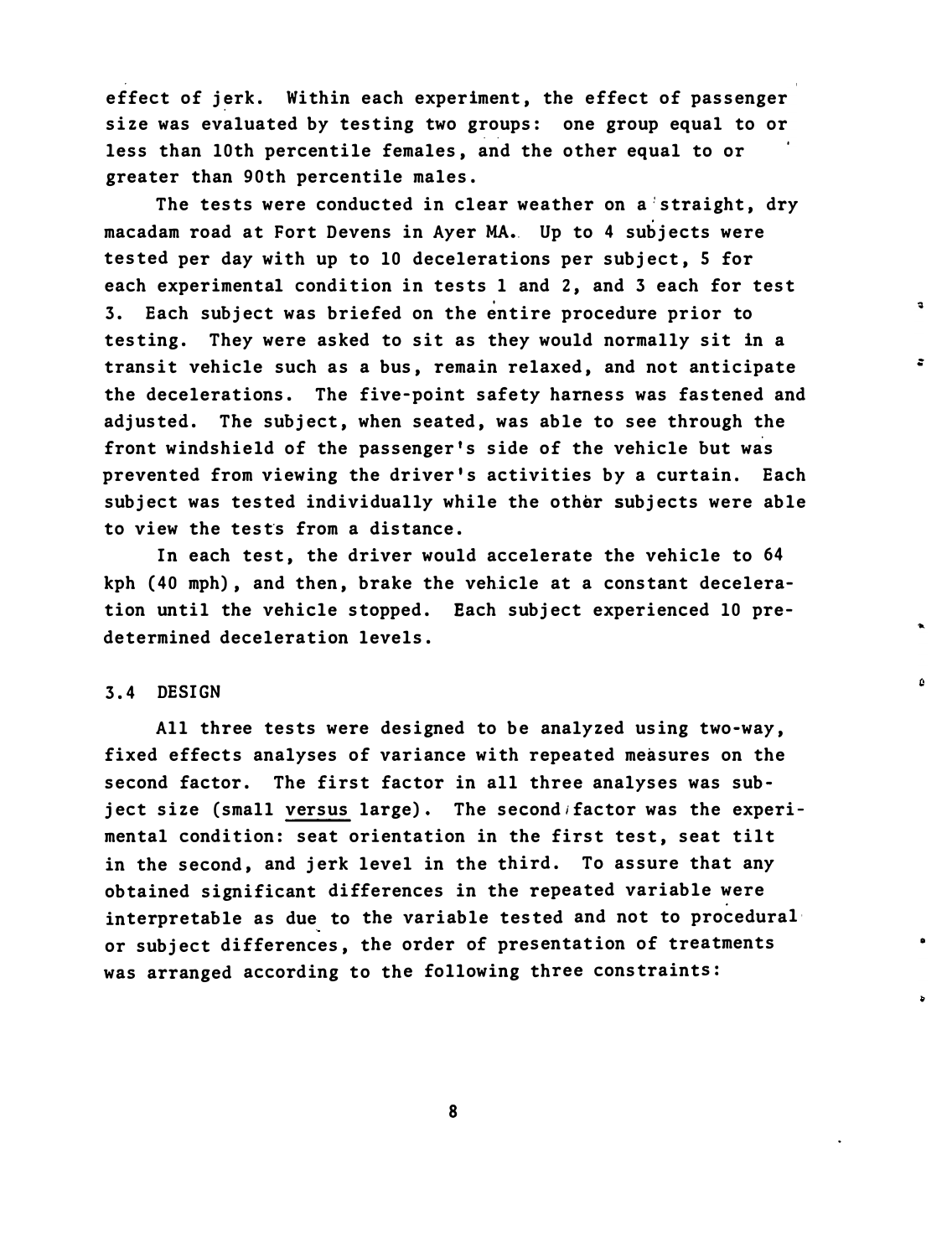a. Subjects were not to experience either the forward or reverse order of any two adjacent deceleration levels (to reduce subject anticipation).

b. Both subject groups were to experience the same treatment order in each experimental condition (to allow proper comparison of their responses).

c. The deceleration levels used in each experimental condition (up to five in some cases) were to be counterbalanced over the five subjects within each group.

Because it was disruptive and time-consuming to change the seat position or tilt after each run, all five decelerations for one seat arrangement were presented sequentially.

•

•

 $\mathbf{I}$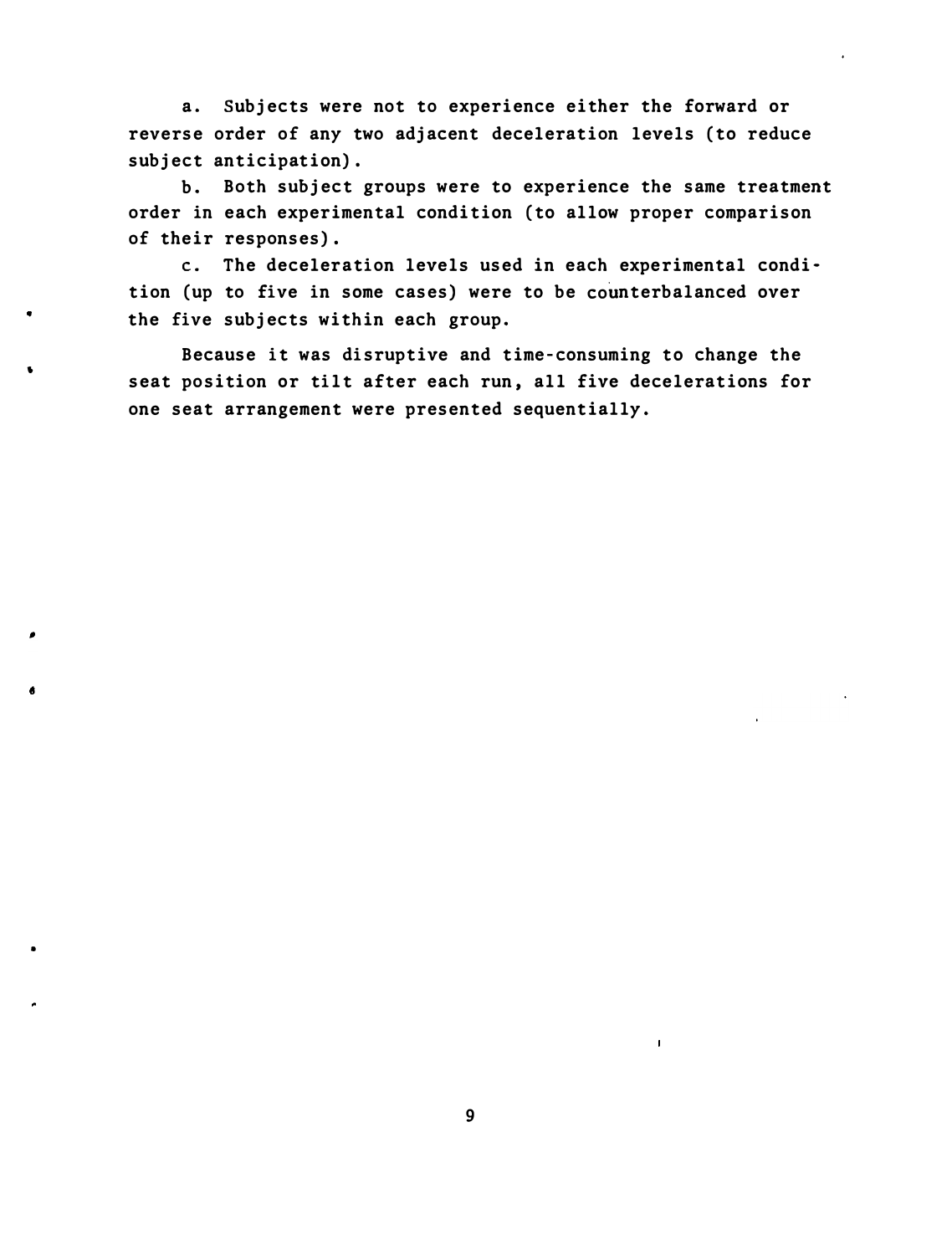#### 4.1 ANALYSIS

After examination of the data, it was determined that the left rear switch provided a common and sensitive measure of subject displacement in all phases of the experiment, and therefore, data for this switch,only are used in the analysis. The dependent variable reported and analyzed is the actual deceleration, in g, at the time of the opening of the left rear switch, for all trials in which the switch opened. Because subjects were exposed to predetermined decelerations rather than decelerated until the switch opened, there were cases in which the switch did not open, and no value of deceleration which caused dislodgment was obtained. This occurred only at the lowest target deceleration levels (0.3 g in test 1, and 0.4 g in tests 2 and 3), and was a problem only with. the small subjects. Because of the failure to obtain reliable and consistent measures at these low deceleration levels, these data were considered anomalous and excluded from the analysis.

To determine if there were any differences in the deceleration, level at which the passenger-seat switch opened under the forwardfacing, untilted conditions, a t-test was used to compare the data taken under these conditions for tests 1 and 2. No significant difference was identified ( $t = 0.14$ , degrees of freedom = 77), indicating that the slight differences associated with subject or order variables are attributable to chance.

ъ,

£

Because there was no statistically significant difference, the data from the control conditions were pooled. Tests for skewness and kurtosis were performed on the 20 forward-facing, untilted subjects of tests 1 and 2. The results of these two tests indicate that the data were distributed normally permitting the use of statistical parametric techniques. Figure 2a represents these pooled data.

To estimate a conservative level of deceleration which would allow the great majority of passengers to remain securely in their seats, the standard deviation was computed and subtracted from the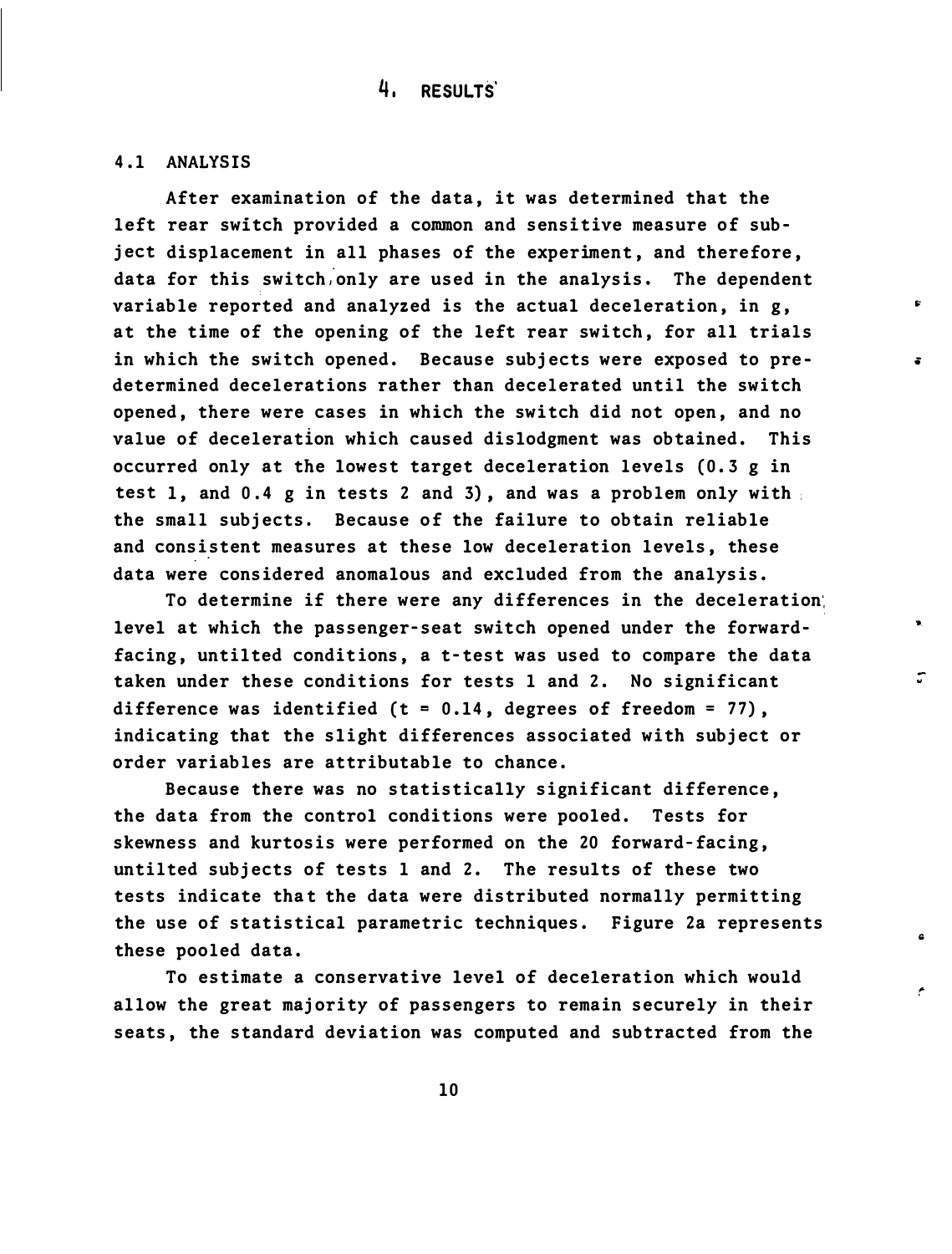

f.

FIGURE 2. COMPARISON OF DISTRIBUTIONS OF OBSERVED DATA WITH THE NORMAL FOR THE RESULTS OF TESTS 1 AND 2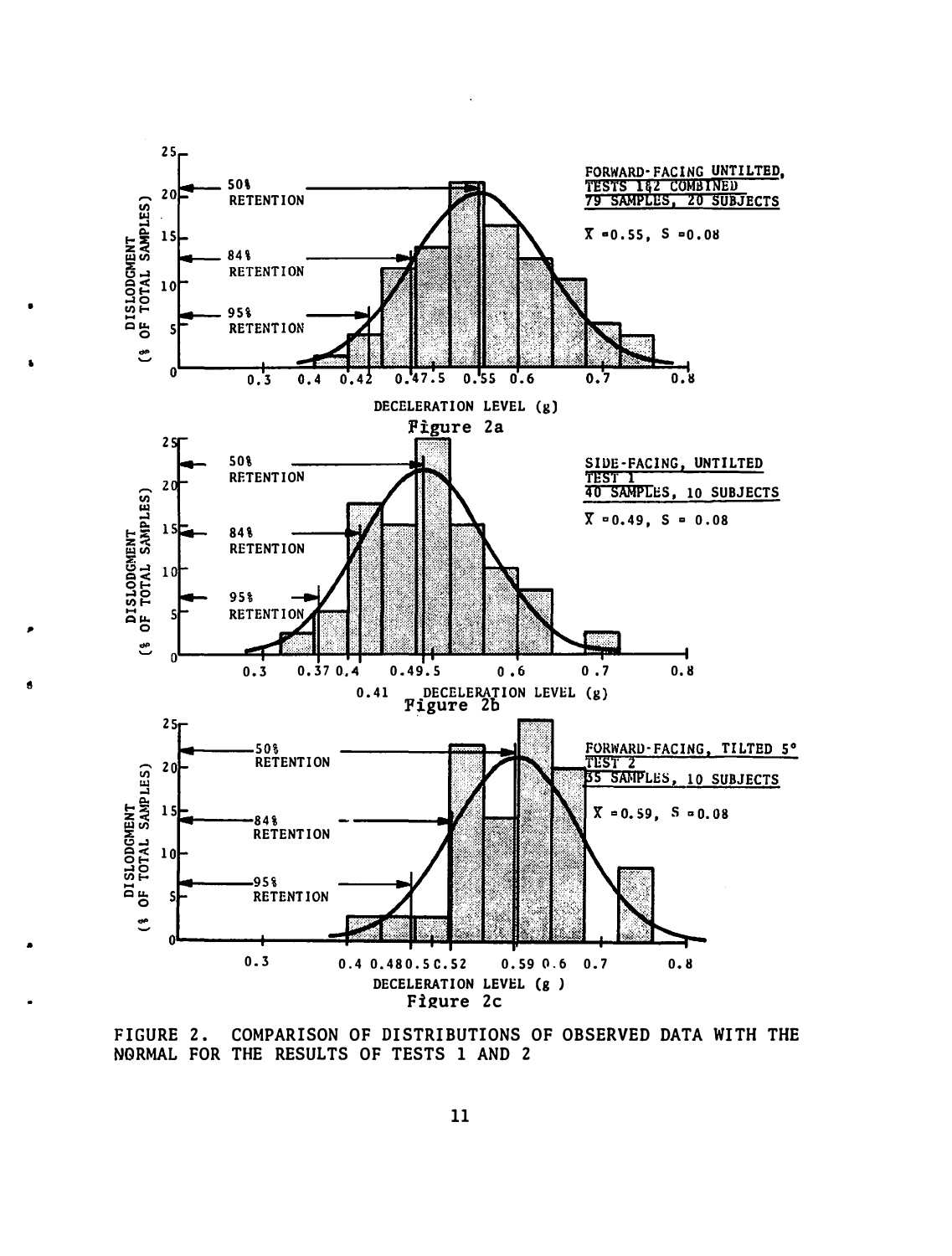mean. This value represents the deceleration level at which approximately 84 percent of the occupants would remain securely in their seats. In a similar manner, a second estimate obtained by subtracting two standard deviations was made for the level at which 95 percent of the occupants would remain securely in their seats. The deceleration levels at which 50, 84, and 95 percent of the subjects will remain securely in their seats are indicated in Figure 2a for the forward-facing, untilted condition. Similarly, bargraphs of the data obtained when the seat was oriented to the side (2b), and when it was tilted back 5 degrees (2c), have been plotted although the small number of data points precluded vigorous tests for normality. A discussion of these tests follows.

#### 4.2 TEST 1. SEAT ORIENTATION

Test 1 was conducted to measure the effects of seat orientation. Five large and five small subjects seated in the standard transit seat, facing forward (F), and facing sideward (5) toward the driver's side were decelerated at levels of up to 0.3, 0.4, 0.5, 0.6, and 0.7 g.

As anticipated, subjects seated facing forward sustained higher decelerations without dislodgment than those facing sideward. The mean deceleration (+ 1 standard deviation) required to displace subjects from the seat was  $0.55$  (+0.08) g in the forward position and 0.49 (+0.08) g in the side position for the same subjects. An analysis of variance (Table 2) indicates that this difference had a probability of less than 0.001 of being due to random variation rather than seat orientation. There was no difference due to subject size, or the interaction of subject size with seat orientation.

- �

Examination of movies taken during the deceleration tests indicate that, generally, for subjects in the forward-facing seat position, the higher decelerations resulted in the torso pitching forward, rotating about the hips, followed by the buttocks sliding forward in the seat until the entire body reached the maximum excursion allowed by the restraint system. The reaction to lower decelerations was primarily rotational with little sliding.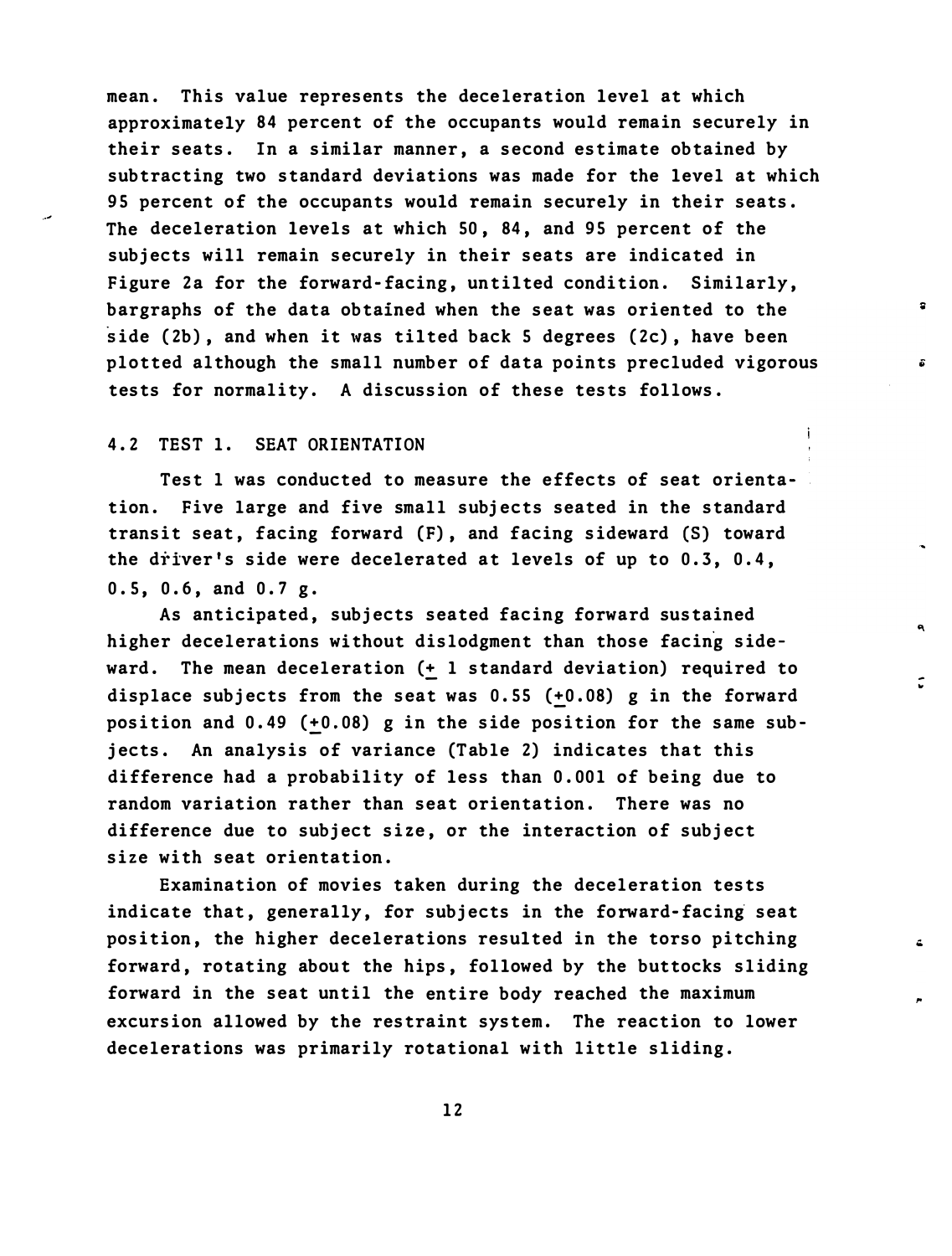## TABLE 2. ANALYSIS OF VARIANCE ON DECELERATION FOR TEST 1.

| Source of<br>Variation | Degrees of<br>Freedom     | Sums of<br><b>Squares</b> | Mean<br><b>Squares</b> | F-test   | Probability     |
|------------------------|---------------------------|---------------------------|------------------------|----------|-----------------|
|                        |                           |                           |                        |          |                 |
| <b>Between</b>         |                           |                           |                        |          |                 |
| Subjects               | $\overline{9}$            |                           |                        |          |                 |
| Size                   | 1                         | 0.00082                   | 0.00082                | 0.03492  | not significant |
| $(S \times Ss)$        | 8                         | 0.01877                   | 0.00235                |          |                 |
|                        |                           |                           |                        |          |                 |
| Within                 |                           |                           |                        |          |                 |
| Subjects               | $\underline{\mathbf{10}}$ |                           |                        |          |                 |
| Orientation            | $\mathbf{1}$              | 0.02100                   | 0.02100                | 26.94888 | 0.001           |
| 0 X S                  | 1                         | 0.00030                   | 0.00030                | 0.39046  | not significant |
| $(0 \times S_s)$       | 8                         | 0.00623                   | 0.00078                |          |                 |
|                        |                           |                           |                        |          |                 |
| Total                  | 19                        | 0.04712                   |                        |          |                 |

,

,

..

 $\mathfrak{g}$ 

 $\pmb{3}$ 

## SEAT ORIENTATION.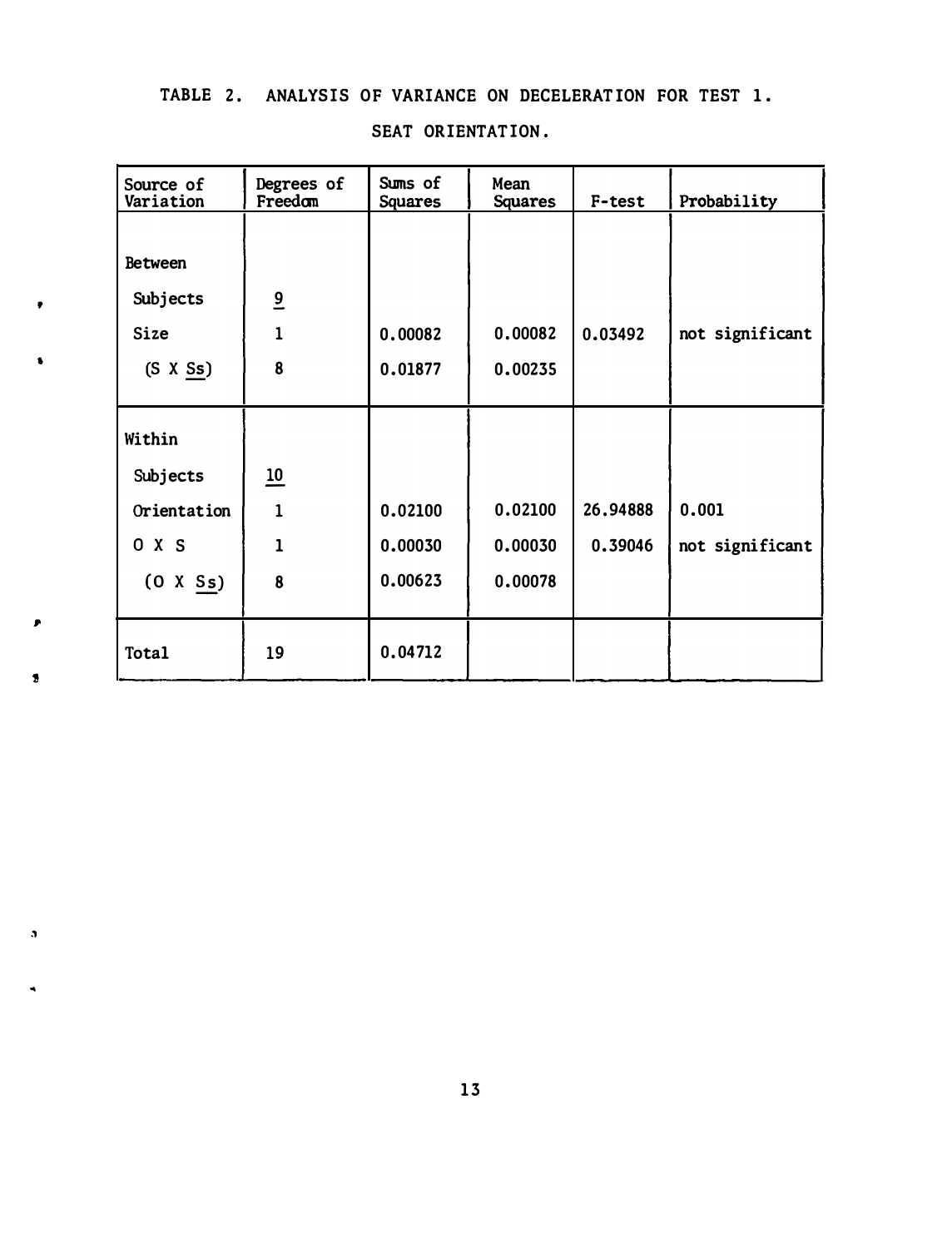In the side-facing seat position, the reaction to all deceleration levels was a rotation of the upper torso about the right buttock. At higher deceleration levels, this rotation resulted in the maximum excursion allowed by the restraint system. The pure rotation was, in all likelihood, due to the deep contour of the seat in the side position.

#### 4. 3 TEST 2. SEAT TILT

Test 2 was conducted to determine the effect of tilting the entire transit seat back 5 degrees from the standard mounting position. It was anticipated that this position would permit subjects to sustain higher decelerations without dislodgment than they could with the seat in the standard position. A 5-degree tilt was chosen as a compromise between increased retention and comfort. Five large and five small subjects seated in the normally mounted transit seat (i. e., untilted) , and tilted 5 degrees back (in both cases facing forward), were decelerated at levels of up to 0.4, 0.5, 0.6, 0.7, and 0.8 g.

The mean deceleration (+ 1 standard deviation) required to displace subjects from the seat as measured by the opening of the left rear switch was 0. 56 (+ 0. 08) g in the normally mounted position and  $0.59$  ( $+0.08$ ) g in the tilted (5 degrees) backward-mounted position for the same subjects. The analysis of variance (Table 3) shows that this difference has a probability of less than 0. 04 of being due to random variation rather than seat tilt. There was no evidence of a difference due to subject size, or the interaction of subject size with seat tilt.

Observations made during the deceleration tests indicated that, in the forward-facing seat position, for both tilt angles, the subject's reaction to the higher deceleration levels was as follows: The upper torso pitched forward, rotating about the hips, followed by the buttocks sliding forward in the seat. The reaction to lower deceleration levels was a rotation with less violent sliding.

r,

 $\epsilon$ 

 $\bullet$ 

 $\mathbf{a}$ 

Ē.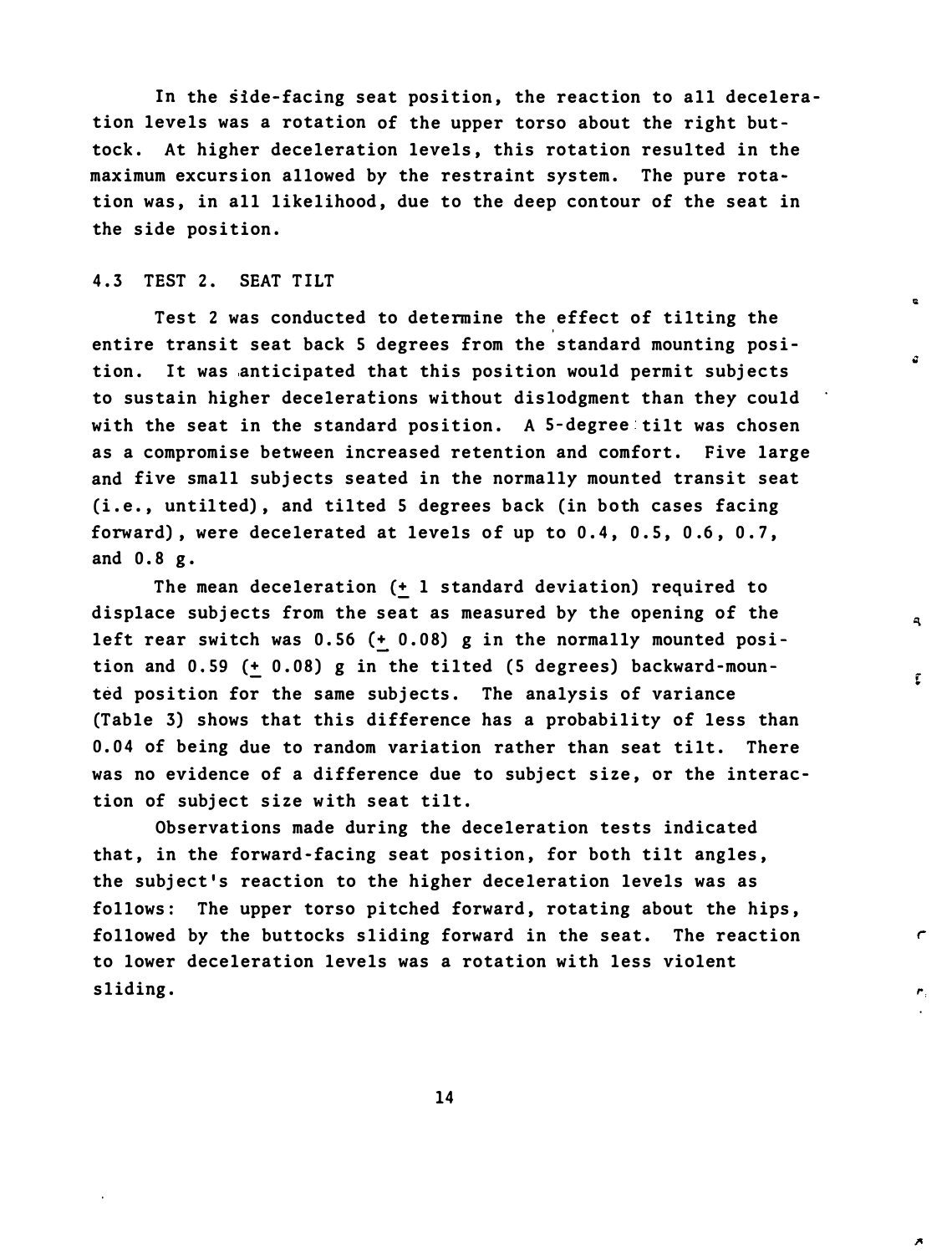# TABLE 3. ANALYSIS OF VARIANCE ON DECELERATION FOR TEST 2. SEAT TILT.

| Source of<br>Variation | Degrees of<br>Freedom | Sums of<br><b>Squares</b> | Mean<br><b>Squares</b> | F-test  | Probability     |
|------------------------|-----------------------|---------------------------|------------------------|---------|-----------------|
| <b>Between</b>         |                       |                           |                        |         |                 |
| Subjects               | $\overline{a}$        |                           |                        |         |                 |
| <b>Size</b>            | $\mathbf{1}$          | 0.00502                   | 0.00502                | 1.67715 | not significant |
| (S X Ss)               | 8                     | 0.02397                   | 0.00300                |         |                 |
|                        |                       |                           |                        |         |                 |
| Within                 |                       |                           |                        |         |                 |
| Subjects               | 10                    |                           |                        |         |                 |
| Angle                  | 1                     | 0.01138                   | 0.01138                | 5.80631 | 0.041           |
| AXS                    | 1                     | 0.00175                   | 0.00175                | 0.89237 | not significant |
| $(A \times Ss)$        | 8                     | 0.01567                   |                        |         |                 |
|                        |                       |                           |                        |         |                 |
| <b>TOTAL</b>           | 19                    | 0.05779                   |                        |         |                 |

,

•

,

,

•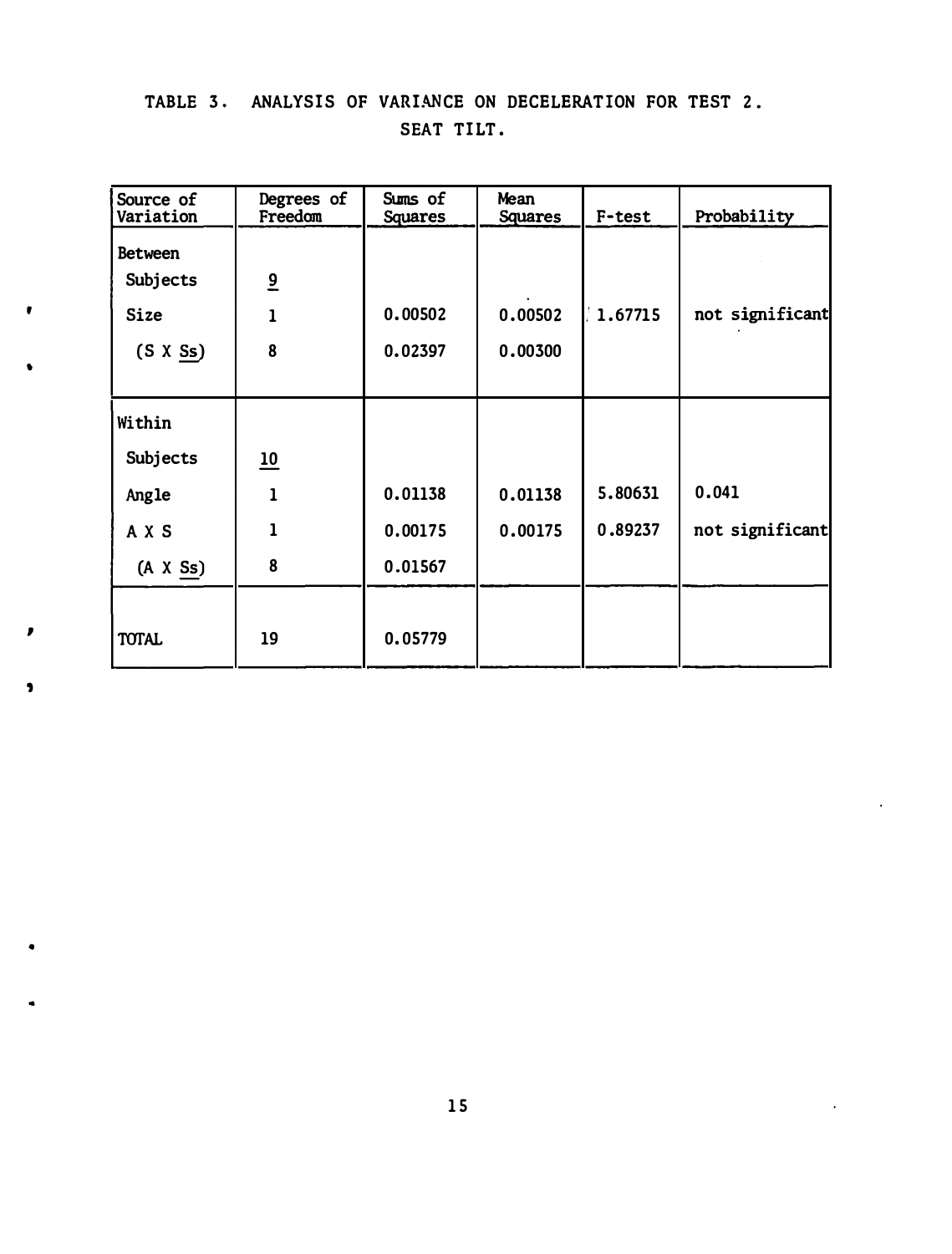#### 4. 4 TEST 3. JERK

Test 3 was conducted to measure the effects of rate of change of deceleration (jerk). Three large and three small subjects were selected for this test from those participating in the previous two tests. These subjects were exposed to decelerations applied with jerks of high levels (H, 1.5 to 2.0  $g/sec$ ) or low levels (L, 0.1 to O.S g/sec). The deceleration levels in these tests reached 0.4, 0.5, and 0.6 g. All subjects were exposed to all six combinations of jerk and deceleration while seated in a standard transit seat facing forward in the normally mounted position.

•

٩

ç

..

The mean deceleration  $(+)$  standard deviation) required to displace subjects from the seat, as measured by the opening of the left rear switch, was  $0.45$  (+ 0.11) g for low-level jerks and 0.49  $(+ 0.09)$  g for high-level jerks. The analysis of variance (Table 4) indicates that no significant difference exists between the results obtained at the high and low jerk levels, between the two subject sizes, or the interaction of subject size with jerk.

Observations made during these tests indicated that, in most cases, the high jerk levels induced a torso rotation followed by sliding of the buttocks on the seat, while the result of the slow jerk was primarily sliding with little rotation of the torso.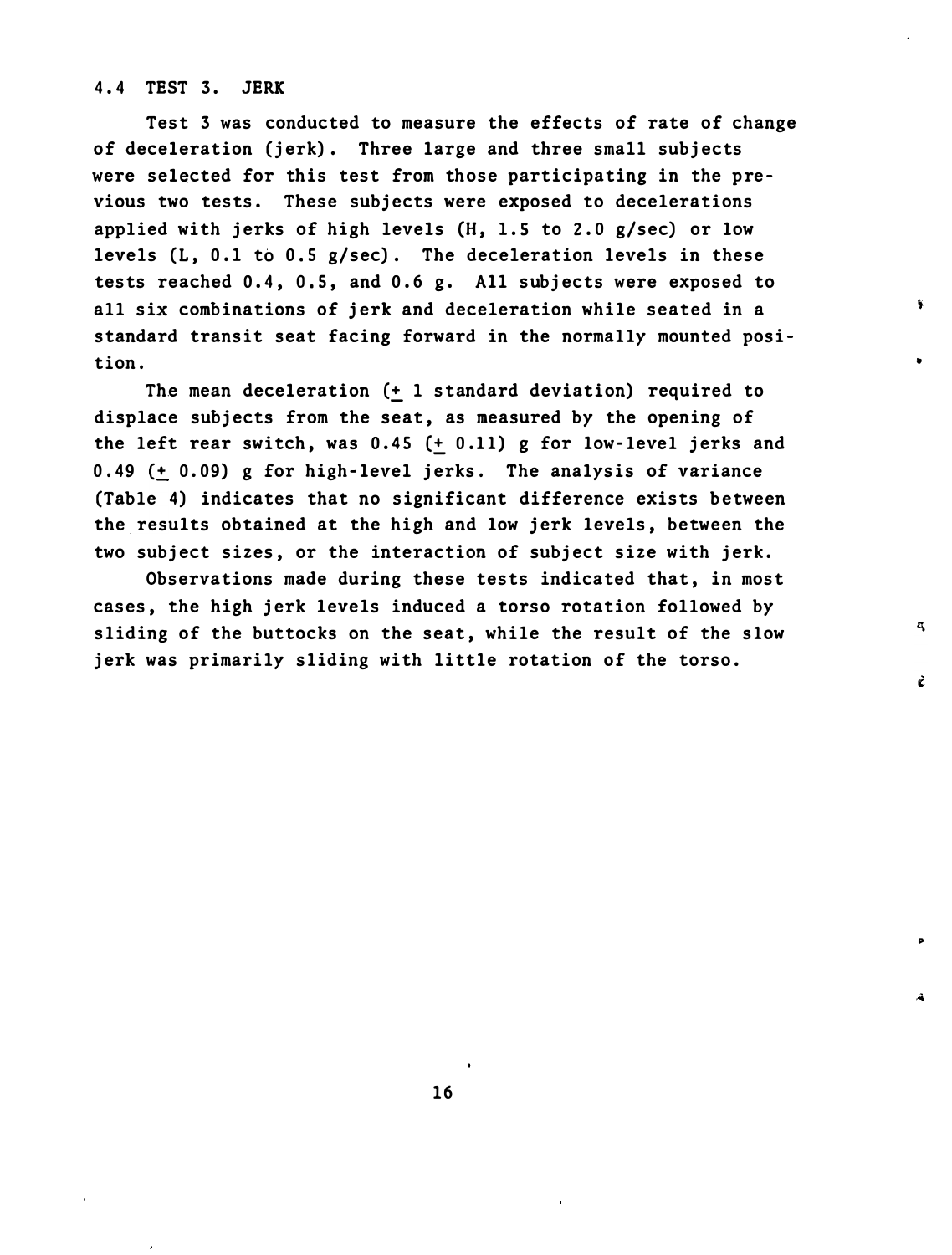## TABLE 4. ANALYSIS OF VARIANCE ON DECELERATION FOR TEST 3.

 $\label{eq:2} \mathcal{L} = \mathcal{L} \left( \mathcal{L} \right) \mathcal{L} \left( \mathcal{L} \right) \mathcal{L} \left( \mathcal{L} \right) \mathcal{L} \left( \mathcal{L} \right)$ 

| Source of<br>Variation | Degrees of<br>Freedom | Sums of<br><b>Squares</b> | Mean<br><b>Squares</b> | F-test  | Probability     |
|------------------------|-----------------------|---------------------------|------------------------|---------|-----------------|
| <b>Between</b>         |                       |                           | yrs in                 |         |                 |
| Subjects               | $\overline{2}$        |                           |                        |         |                 |
| <b>Size</b>            | 1                     | 0.01740                   | 0.01740                | 1.17803 | not significant |
| $(S \times Ss)$        | 4                     | 0.05910                   | 0.01477                |         |                 |
|                        |                       |                           |                        |         |                 |
| Within                 |                       |                           | , с                    |         |                 |
| Subjects               | $\overline{6}$        |                           |                        |         |                 |
| Jerk                   | $\mathbf{1}$          | 0.00445                   | 0.00445                | 2.77286 | not significant |
| J X S                  | 1                     | 0.00190                   | 0.00190                | 1.8484  | not significant |
| (J X Ss)               | 4                     | 0.00641                   | 0.00160                |         |                 |
| <b>TOTAL</b>           | 11                    | 0.08026                   |                        |         |                 |

JERK

•

 $\overline{a}$ 

•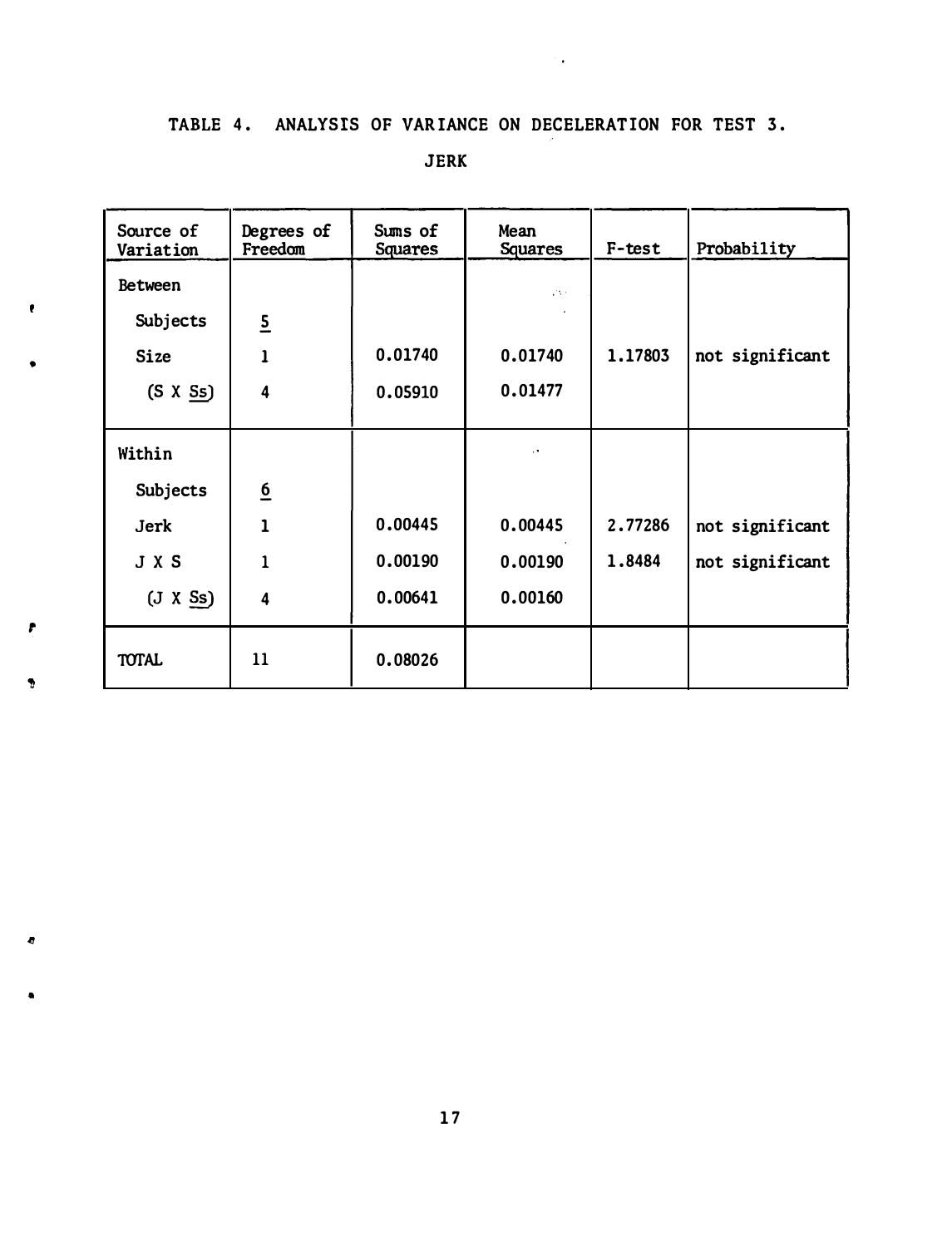# 5. DISCUSSION

The goals of this study were both to provide data to understand the influences of various parameters on seated passengers during emergency stops, and to obtain initial estimates of the emergency decelerations to be specified for transit systems.

These data indicate that seated passengers can safely experience deceleration levels about twice those reported for standees.<sup>1,2</sup> A conservative estimate of the emergency deceleration to be specified in the design of transit systems at which 84 percent of the occupants of an untilted forward-facing standard transit seat will remain securely in the seat is  $0.47$  g. To insure retention of 84 percent of the occupants of a side-facing seat, the best estimate is 0. 41 g. And, for a seat tilted back 5 degrees (facing forward), the best estimate is 0.52 g.

ĩ

Ŷ.

Consequently, these data support the use of forward-facing, back-tilted seating to permit high decelerations with a low incidence of passenger dislodgment. (Obviously, backward-facing seating permits higher decelerations; however, many AGT systems may operate bidirectionally, and many users prefer facing the direction of movement.)

The small observed differences in the data obtained under different rates of change of deceleration are not attributable to treatment effects; nor are the small differences observed between the two different sizes of subjects.

The results of this study should be cautiously applied as no attempt was made to distinguish independently among the effects, if any, of subject age, sex, and size. Although no significant effects of jerk were found, further studies of jerk should not be precluded because only six subjects participated and only a limited, poorly controlled range of jerk levels were possible in this study.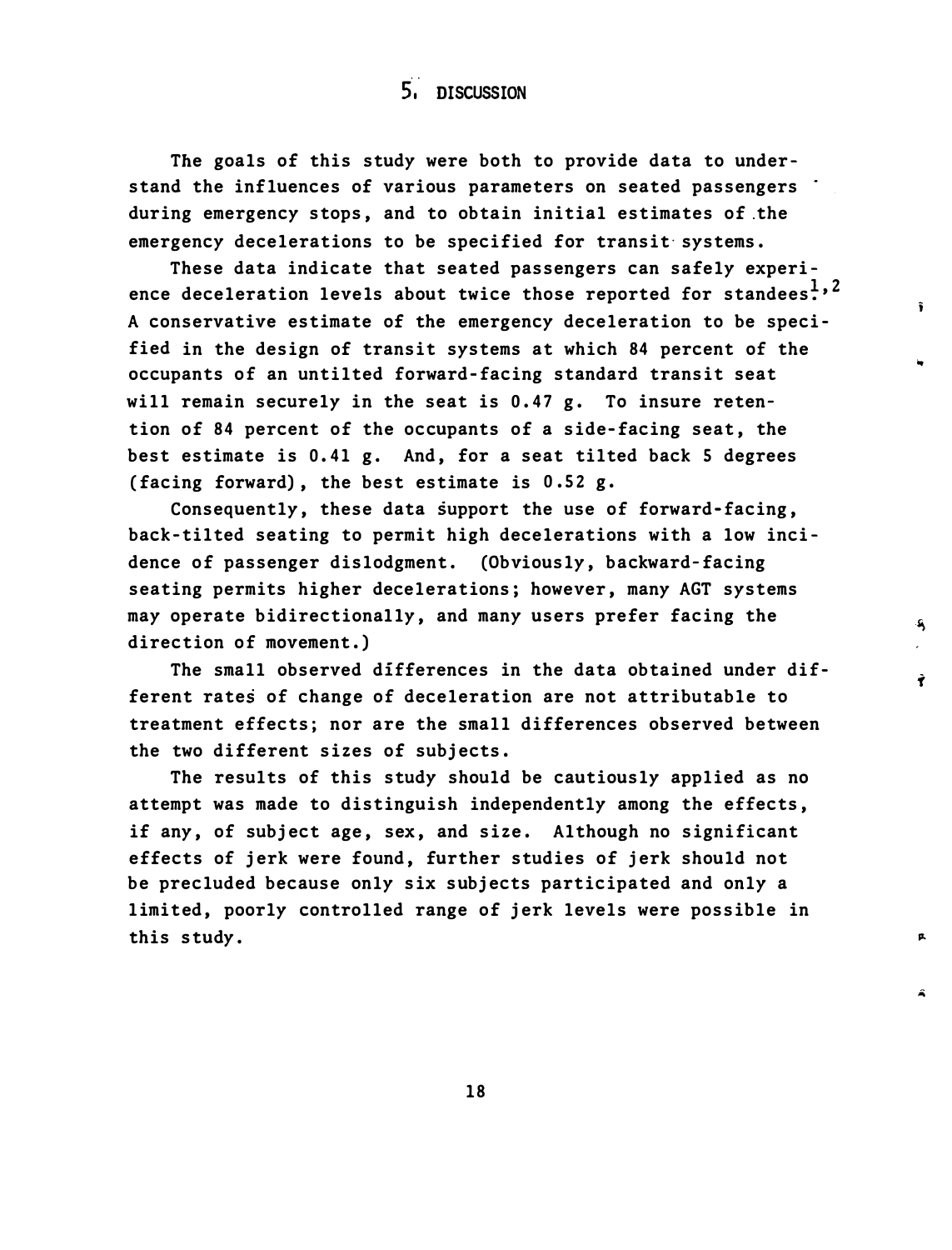### 6. REFERENCES

- 1. Hirshfield, G.F., Disturbing Effects of Horizontal Acceleration. Electric Railway Presidents' Conference Committee, Bulletin No. 3, New York NY, September 1932, 32 p.
- 2. Browning, A.C., Human Engineering Studies of High Speed Pedestrian Conveyors. Royal Aircraft Establishment, Technical Report No. 71104, Farnborough, Hants, England, October 1972, p. 10-13.
- 3. Barecki, C.J., Forward and Side Loads to Unseat Passengers Comparison of Flat Seat with Contoured Seat. American Seating Company, Grand Rapids MI, December 1974, 5, p.
- 4. Dryden, R.D. and Fox, J.N., Biomechanical Modeling of Transit Passengers Subjected to Accelerative Forces, Final Report to Urban Mass Transportation Administration, U.S. Department of Transportation. Public Transportation Center, University of Texas at Arlington TX, August 1975, 160 p.
- 5. Damoud, A., Stroudt, H.W. , and McFarland, R.A., Human Body in Equipment Design, Harvard University Press, Cambridge MA, 1966, p. 60-65.

100 copies

**A** 

e